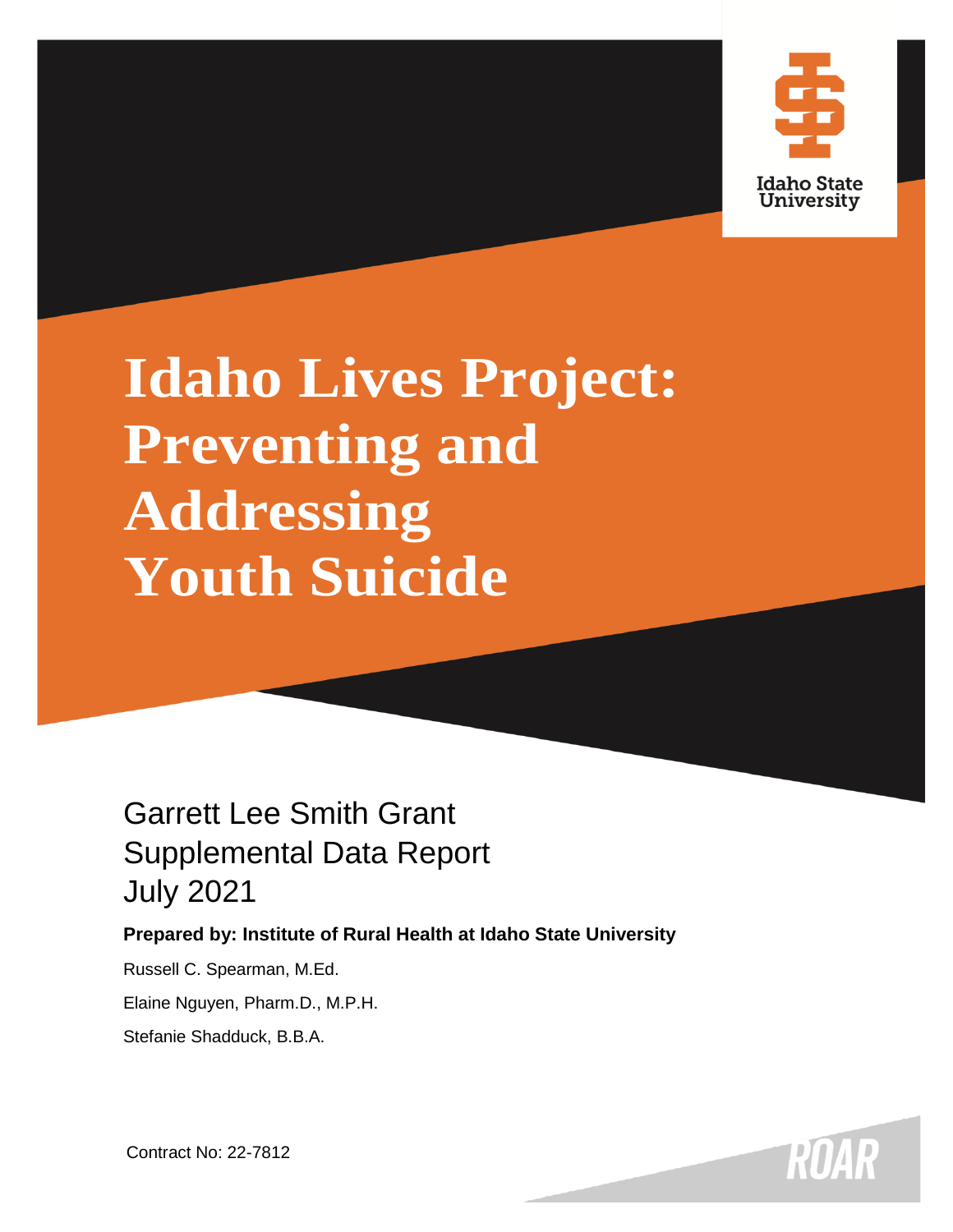# **Contents**

| Tool #3: Regional Case Manager Services Report (RCM Services Report)  4       |  |
|-------------------------------------------------------------------------------|--|
|                                                                               |  |
|                                                                               |  |
| Tool #16: Sources Schools Team Status Report (Team Status Report)12           |  |
| Appendix A: Open-Ended Responses to Sources Schools Team Assessment #14 16    |  |
| Appendix B: Open-Ended Responses to Sources Schools Team Assessment #15 18    |  |
| Appendix C: Open-Ended Responses to Sources Schools Team Assessment #16 21    |  |
| Appendix D: Open-Ended Responses to Sources Schools Team Status Report #1024  |  |
| Appendix E: Open-Ended Responses to Sources Schools Team Status Report #11 27 |  |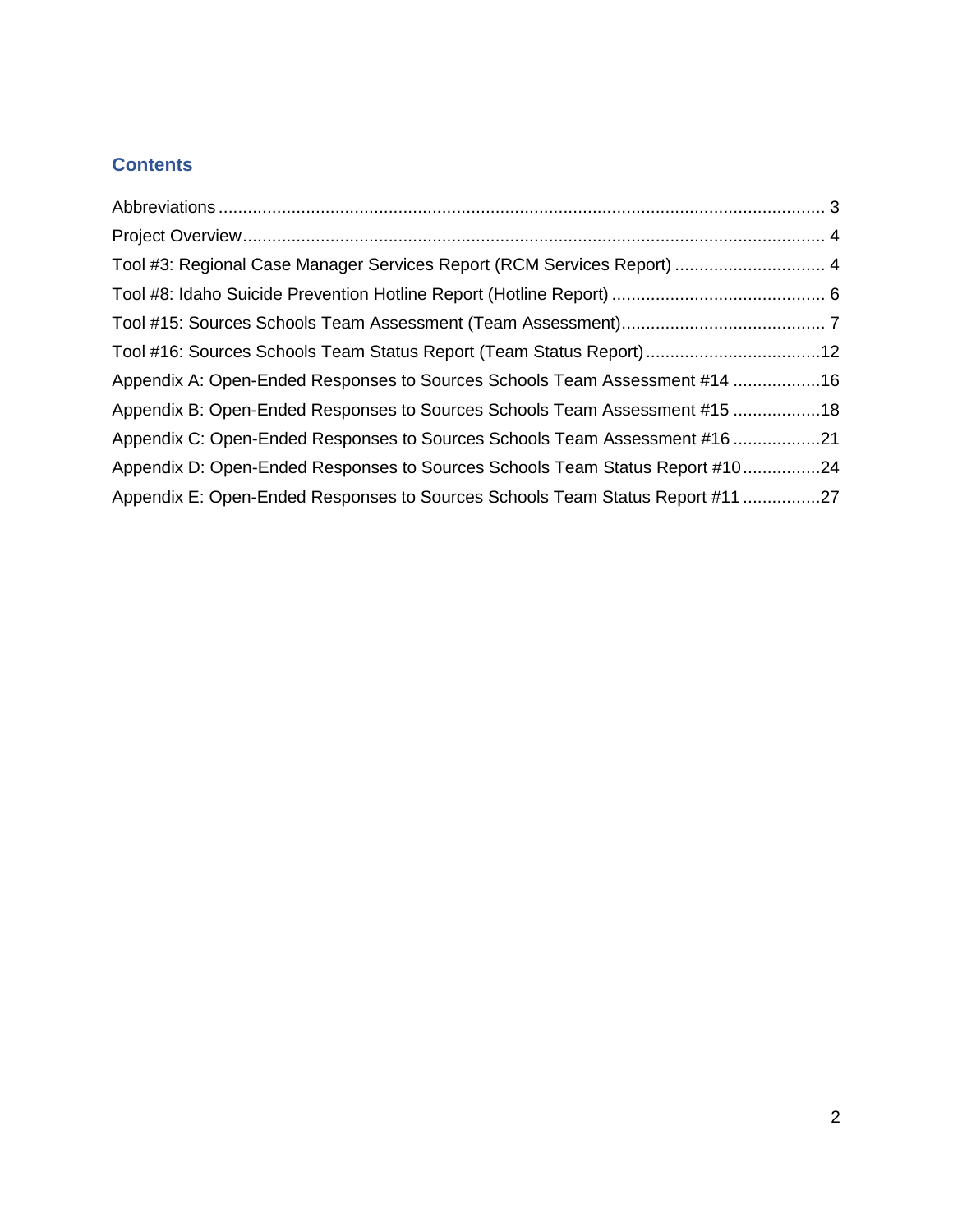# **Abbreviations**

| <b>BHCM</b>                | <b>Behavioral Health Case Managers</b>                    |
|----------------------------|-----------------------------------------------------------|
| <b>BPA</b>                 | <b>Behavior Psychology Associates</b>                     |
| <b>CADC</b>                | <b>Certified Alcohol/Drug Counselor</b>                   |
| <b>CDC</b>                 | Center for Disease Control and Prevention                 |
| Gatekeeper Eval            | <b>Gatekeeper Training Evaluation</b>                     |
| Gatekeeper Survey          | <b>Gatekeeper Training Outcomes Survey</b>                |
| <b>GLS</b>                 | <b>Garrett Lee Smith</b>                                  |
| <b>IDHW</b>                | Idaho Department of Health and Welfare                    |
| <b>ILP</b>                 | Idaho Lives Project                                       |
| <b>IRH-ISU</b>             | Institute of Rural Health-Idaho State University          |
| <b>Hotline Report</b>      | Idaho Suicide Prevention Hotline Report                   |
| <b>LCP</b>                 | <b>Licensed Counseling Professional</b>                   |
| <b>LCPC</b>                | <b>Licensed Clinical Professional Counselor</b>           |
| <b>LCSW</b>                | <b>Licensed Clinical Social Worker</b>                    |
| <b>LMFT</b>                | Licensed Marriage and Family Therapist                    |
| <b>LMSW</b>                | <b>Licensed Master Social Worker</b>                      |
| <b>LPC</b>                 | <b>Licensed Professional Counselor</b>                    |
| <b>LSW</b>                 | <b>Licensed Social Worker</b>                             |
| <b>SAMHSA</b>              | Substance Abuse and Mental Health Services Administration |
| <b>SDE</b>                 | <b>State Department of Education</b>                      |
| <b>RCM Family Survey</b>   | Regional Case Manager Services Family Survey              |
| <b>RCM Services Report</b> | Regional Case Manager Services Report                     |
| <b>RCM School Survey</b>   | Regional Case Manager Services School Survey              |
| <b>Rudd Eval</b>           | Assessment and Treatment Training Evaluation              |
| <b>Rudd Survey</b>         | Assessment and Treatment Training Outcomes Survey         |
| <b>SIRF</b>                | Sources School Suicide Ideation Referral Form             |
| SOS                        | Sources of Strength                                       |
| <b>Team Assessment</b>     | Sources School Team Assessment                            |
| <b>Team Status Report</b>  | Sources School Team Status Report                         |
| <b>University Report</b>   | <b>University Program Summary Report</b>                  |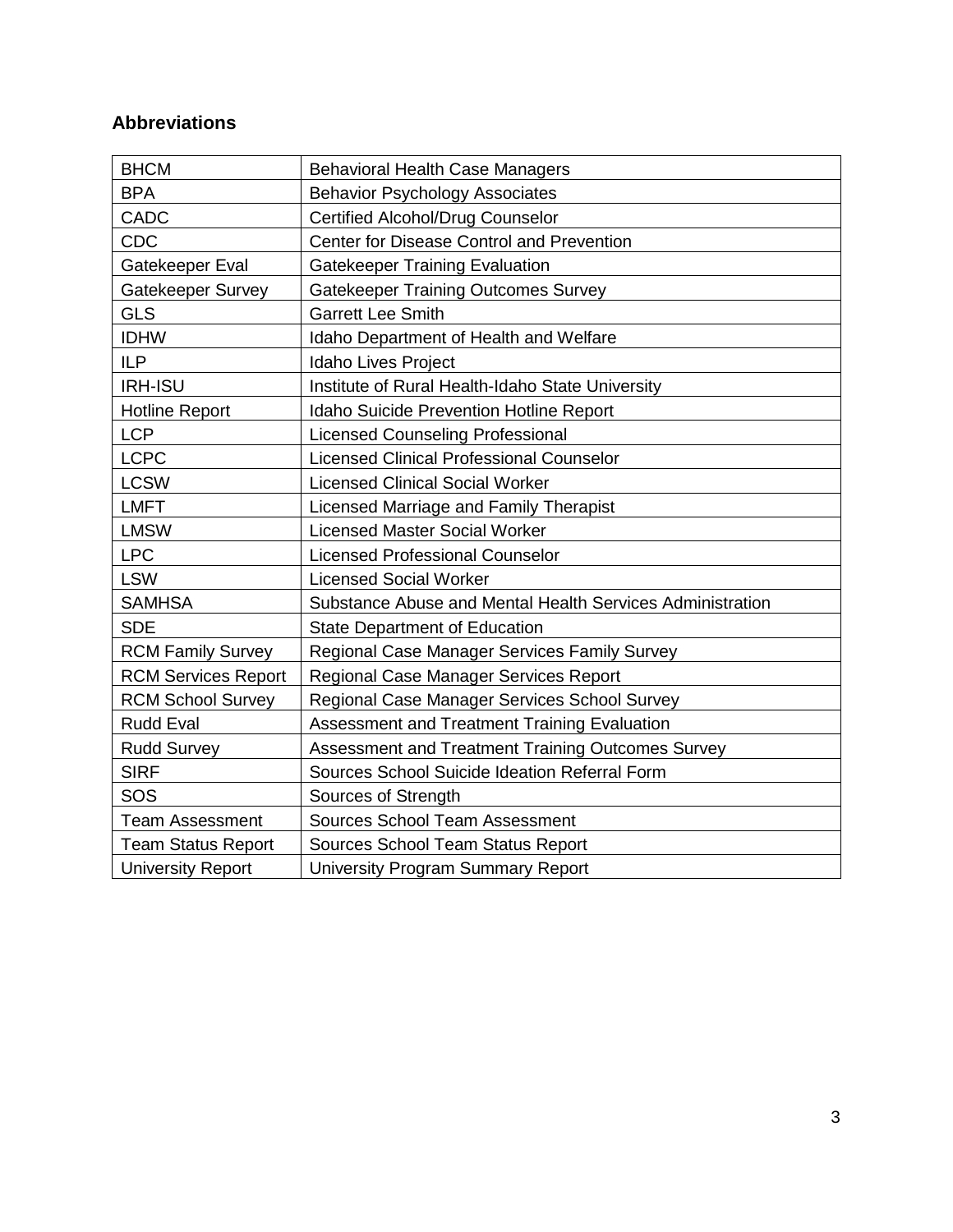#### **Project Overview**

Idaho is consistently a state with one of the highest suicide rates in the nation. In 2017 it had the fifth highest suicide rate in the nation (22.9 per 100,000 people) with 393 deaths. In 2018 the death rate increased to 23.8 per 100,000 people with 418 deaths, and suicide was the fifth leading cause of death in the state. In 2019 the rate decreased to 20.4 per 100,000 people with 365 deaths. With this year-to-year variation and continued high rates of suicide, there continues to be a need to perform and evaluate activities to address suicide in Idaho.

The Institute of Rural Health at Idaho State University (IRH-ISU) was awarded a continued twelve-month contract from the State Department of Education (SDE) through the Idaho Lives Project (ILP), effective June 15, 2021. The purpose of this work is to analyze, evaluate, and report on data addressing the scope of work and programmatic goals of the Garrett Lee Smith (GLS) Grant. The GLS Grant is focused on preventing and addressing youth suicide in Idaho.

This supplemental data report covers four specific tools (see below) and data from January 1, 2020 – June 1, 2021.

# **Tool #3: Regional Case Manager Services Report (RCM Services Report)**

In the Regional Case Manager Services Report, behavioral health case managers track the activities they undertake in response to a request for support of suicidal students. The goals of these activities are to inform the project about numbers of suicidal youth and assessments, services suicidal youth are receiving, referrals made to whom and where, acceptance for services, types of activities found useful, and if more or different support is needed.

From October 2020 – May 2021, there were 22 active cases in five separate regions of the state (1, 2, 3, 4, and 6) with 208 total contacts and services provided, including 21 interventions. In 15 cases, there was a referral to mental health services. Eleven cases reported services received as a result of the referral, six cases reported services are pending, and five indicated that the child already had a counselor.

| Summary of Monthly ILP/BPA Health Regional Case Management Activity |                           |                            |                |                                                              |                                                              |                                                         |                |           | October 2020 - May 2021 |                                            |                                                             |                                                                                       |
|---------------------------------------------------------------------|---------------------------|----------------------------|----------------|--------------------------------------------------------------|--------------------------------------------------------------|---------------------------------------------------------|----------------|-----------|-------------------------|--------------------------------------------|-------------------------------------------------------------|---------------------------------------------------------------------------------------|
|                                                                     | <b>Total Active Cases</b> | 22                         |                | <b>Postvention</b><br><b>Support</b>                         |                                                              | 0                                                       |                |           |                         |                                            |                                                             |                                                                                       |
| Case<br><b>Identifier</b>                                           | Date Case<br>Opened       | Date Case<br><b>Closed</b> | gion<br>٦è     | Total<br><b>Contacts</b><br>ጼ<br><b>Services</b><br>Provided | <b>Meetings</b><br>$\leftarrow$<br>$\ddot{\mathbf{c}}$<br>ä. | # of<br><b>Follow</b><br>-up<br>Calls/<br><b>Emails</b> | Interventions  | Screening | ssessment               | Referre<br>d to MH<br><b>Service</b><br>s? | <b>Services</b><br>Received<br>as Result<br>Ωf<br>Referral? | <b>Other Services</b><br>Provided?                                                    |
| ILP-R2-01                                                           | 10/5/2020                 | 11/2/2020                  | $\overline{2}$ | 6                                                            |                                                              | 4                                                       | $\Omega$       |           | $\Omega$                | Yes                                        | Yes                                                         | <b>CALM</b>                                                                           |
| ILP-R3-01                                                           | 10/21/2020                | 11/25/2020                 | 3              | 9                                                            | 3                                                            | 3                                                       | $\overline{4}$ |           | $\Omega$                | Yes                                        | Yes                                                         | SUD options,<br>counseling<br>referral and<br>Medicaid case<br>management<br>services |
| ILP-R6-01                                                           | 10/21/2020                | 11/25/2020                 | 6              | 15                                                           | $\overline{2}$                                               | 9                                                       | $\overline{2}$ |           |                         | Yes                                        | Pending<br>(on YES<br>wait list)                            | <b>CALM</b>                                                                           |
| $ILP-R1-01-$<br>004                                                 | 1/4/2021                  | 2/9/2021                   |                | 5                                                            |                                                              | 4                                                       | $\overline{2}$ |           |                         | <b>No</b>                                  | Child<br>already<br>had a<br>counselor                      | Two Follow-up<br>calls with<br>counselor                                              |

#### *Table. October 2020 – May 2021 RCM Services Report Summary*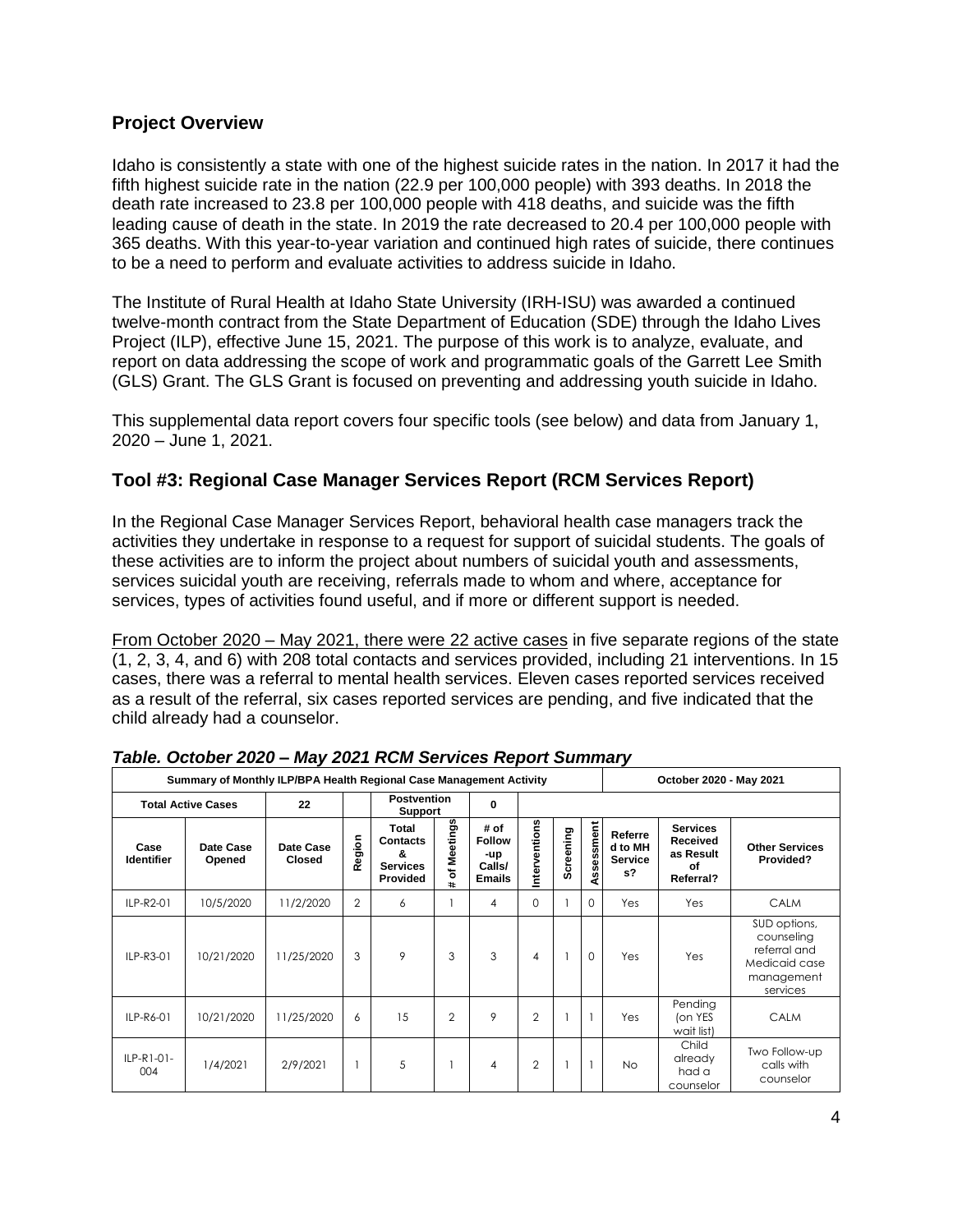| ILP-R6-02-<br>005 | 1/5/2021  | 3/2/2021  | 6              | 9              | 1              | 5              | $\overline{2}$ | $\mathbf{1}$ | $\circ$      | Yes | Pending<br>callback                                                    | CALM, Safety<br>Planning, 504<br>planning with<br>school, follow-up                                                                                                        |
|-------------------|-----------|-----------|----------------|----------------|----------------|----------------|----------------|--------------|--------------|-----|------------------------------------------------------------------------|----------------------------------------------------------------------------------------------------------------------------------------------------------------------------|
| ILP-R3-02-<br>006 | 1/25/2021 | 3/11/2021 | 3              | 9              | 5              | $\overline{4}$ | $\Omega$       | $\mathbf{1}$ | $\Omega$     | No  | Child<br>already<br>had a<br>counselor                                 | Just the initial<br>meeting in<br>January, follow-<br><b>UP</b>                                                                                                            |
| ILP-R4-01-<br>007 | 1/28/2021 | 3/25/2021 | $\overline{4}$ | 8              | $\overline{2}$ | 5              | 1              | 1            | $\mathbf{1}$ | Yes | Pending<br>callback<br>and<br>finding<br>counselor<br>with<br>openings | Just initial phone<br>call to schedule<br>first meeting,<br>follow-up, safety<br>planning                                                                                  |
| ILP-R2-02-<br>008 | 2/3/2021  | 2/24/2021 | $\overline{2}$ | 3              | $\mathbf{1}$   | $\overline{2}$ | $\mathbf 0$    | $\mathbf{1}$ | $\mathbf{1}$ | Yes | Yes                                                                    | Follow-up                                                                                                                                                                  |
| ILP-R6-03-<br>009 | 2/4/2021  | 3/3/2021  | 6              | 10             | 1              | 6              | $\overline{2}$ | $\mathbf{1}$ | $\mathbf 0$  | Yes | Yes                                                                    | Follow-ups, safety<br>planning, CALM,<br>discussed 504/IEP<br>plans                                                                                                        |
| ILP-R6-04-<br>010 | 2/5/2021  |           | 6              | 48             | $\mathbf 0$    | 25             | 4              | $\mathbf{1}$ | $\mathbf{1}$ | Yes | Yes                                                                    | Extensive service<br>coordination with<br>outside providers<br>and school for<br>when student<br>discharged from<br>hospital                                               |
| ILP-R4-02-<br>011 | 2/23/2021 | 5/11/2021 | 4              | 9              | 1              | 6              | $\mathbf 0$    | $\mathbf{1}$ | $\mathbf{1}$ | Yes | Yes                                                                    | CALM, Safety<br>Planning, Service<br>Coordination/<br>Referrals with<br>counselors and<br>YES program                                                                      |
| ILP-R2-03-<br>012 | 2/25/2021 | 3/25/2021 | $\overline{2}$ | 8              | 1              | 5              | 1              | $\mathbf{1}$ | $\Omega$     | Yes | Yes                                                                    | CALM, sent safety<br>plan for family to<br>fill out upon<br>hospital<br>discharge                                                                                          |
| ILP-R4-03-<br>013 | 2/26/2021 | 4/6/2021  | $\overline{4}$ | $\mathbf 0$    | $\mathbf 0$    | $\mathbf 0$    | $\Omega$       | $\mathbf 0$  | $\mathbf 0$  | Yes | Yes                                                                    | Service<br>Coordination/Ref<br>errals with<br>counselors and<br>YES program                                                                                                |
| ILP-R1-02-<br>014 | 3/1/2021  |           | $\mathbf{1}$   | $\overline{2}$ | $\mathbf 0$    | 6              | $\mathbf 0$    | $\mathbf 0$  | $\mathbf 0$  | No  | Student<br>already<br>had a<br>counselor                               | <b>RCM Discussed</b><br>case with school<br>counselor.<br>Multiple attempts<br>at contacting 18<br>y.o. student. Case<br>set to close for<br>lack of student<br>follow-up. |
| ILP-R2-04-<br>015 | 3/1/2021  | 3/24/2021 | 2              | 24             | 1              | 15             | $\overline{2}$ | $\mathbf{1}$ | $\mathbf{1}$ | Yes | Yes                                                                    | Extensive service<br>coordination with<br>outside providers<br>and school along<br>with inpatient<br>providers.<br>Hospital, CALM.                                         |
| ILP-R1-03-<br>016 | 3/5/2021  | 4/7/2021  | $\mathbf{1}$   | 4              | $\mathbf{0}$   | 4              | $\mathbf 0$    | $\mathbf 0$  | $\circ$      | No  | 18 y.o.<br>student<br>missed two<br>assessmen<br>t appts               | Multiple attempts<br>at contacting 18<br>y.o. student. Case<br>set to close for<br>lack of student<br>follow-up.                                                           |
| ILP-R4-04-<br>017 | 3/10/2021 |           | 4              | 8              | $\overline{2}$ | 6              | 0              | $\mathbf{1}$ | $\circ$      | Yes | Yes                                                                    | Referrals to<br>mental health<br>providers, equine<br>therapy, art<br>therapy, sensitive<br>hair stylists                                                                  |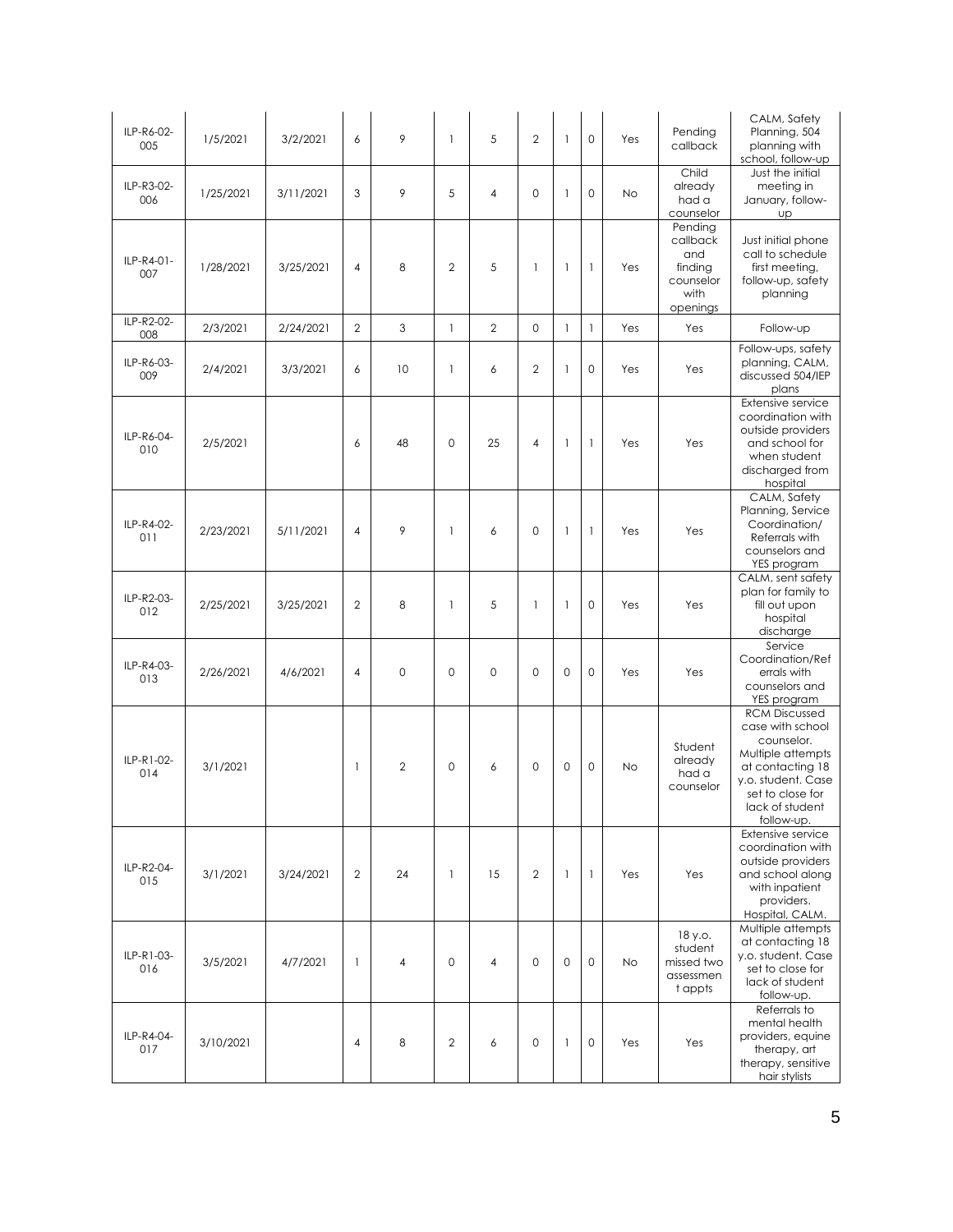| ILP-R4-05-<br>018 | 3/16/2021 | 5/4/2021 | $\overline{4}$ | $\overline{2}$ |          | 1              | $\mathbf{0}$ | $\mathbf{1}$ | $\Omega$       | <b>No</b> | Student<br>already<br>had a<br>counselor    | Student has<br>Medicaid, RCM<br>provided case<br>management<br>and Medicaid<br>navigation<br>services                                                          |
|-------------------|-----------|----------|----------------|----------------|----------|----------------|--------------|--------------|----------------|-----------|---------------------------------------------|----------------------------------------------------------------------------------------------------------------------------------------------------------------|
| ILP-R2-04-<br>019 | 3/24/2021 | 5/4/2021 | $\overline{2}$ | 6              |          | 5              | $\mathbf 0$  | -1           | $\circ$        | Yes       | Yes                                         | Referrals to<br>multiple mental<br>health counselors<br>and assistance<br>with finding sliding<br>scale fee<br>structure in area<br>with limited<br>therapists |
| ILP-R4-06-<br>020 | 3/30/2021 |          | $\overline{4}$ | 20             | 1        | 14             | $\mathbf{1}$ | $\mathbf{1}$ | $\mathbf 0$    | Yes       | Pending                                     | Extensive service<br>coordination with<br>multiple mental<br>health providers<br>of various<br>modalities and<br>communication<br>with family and<br>school    |
| ILP-R4-07-<br>021 | 4/23/2021 |          | $\overline{4}$ | $\overline{2}$ | $\Omega$ | $\overline{2}$ | $\Omega$     | $\mathbf 0$  | $\mathbf 0$    | Not Yet   | Pending<br>communic<br>ation with<br>family | Phone call with<br>school, attempt<br>to reach family<br>with interpreter.<br>Waiting on client<br>callback                                                    |
| ILP-R2-05-<br>022 | 4/30/2021 |          | $\overline{2}$ |                | $\circ$  | 1              | $\Omega$     | $\mathbf{0}$ | $\mathbf 0$    | Not Yet   | Pending<br>communic<br>ation with<br>family | Made initial<br>phone calls /<br>waiting on<br>callback from<br>family                                                                                         |
| <b>TOTAL</b>      |           |          |                | 208            | 25       | 132            | 21           | 17           | $\overline{7}$ |           |                                             |                                                                                                                                                                |

CALM=Counseling on Access to Lethal Means; IEP=Individualized Education Plan; SUD=Substance Use Disorder

#### **Tool #8: Idaho Suicide Prevention Hotline Report (Hotline Report)**

Idaho's Suicide Prevention Hotline (ISPH) has served Idahoans since 2012 as Idaho's only statewide nationally accredited crisis line. People can make contact through toll free and local voice, text, and online chat.

During the reporting time period (January 2020 – May 2021), there were 21,488 total inbound contacts (19,930 calls + 1,558 texts/online chats).

| .                                                               | 1st             | 2 <sub>nd</sub> | 3 <sup>rd</sup> | 4 <sup>th</sup> | 4 st            |                 |
|-----------------------------------------------------------------|-----------------|-----------------|-----------------|-----------------|-----------------|-----------------|
|                                                                 | Quarter<br>2020 | Quarter<br>2020 | Quarter<br>2020 | Quarter<br>2020 | Quarter<br>2021 | Apr-May<br>2021 |
| <b>Total Calls</b><br><b>Received</b>                           | 3231            | 3001            | 3497            | 3408            | 3919            | 2874            |
| <b>Texting or</b><br><b>Online Chat</b><br><b>Interventions</b> | 292             | 144             | 294             | 323             | 253             | 252             |
| <b>Total</b><br><b>Inbound</b><br><b>Contacts</b>               | 3523            | 3145            | 3791            | 3731            | 4172            | 3126            |

#### *Table. Contacts by Type*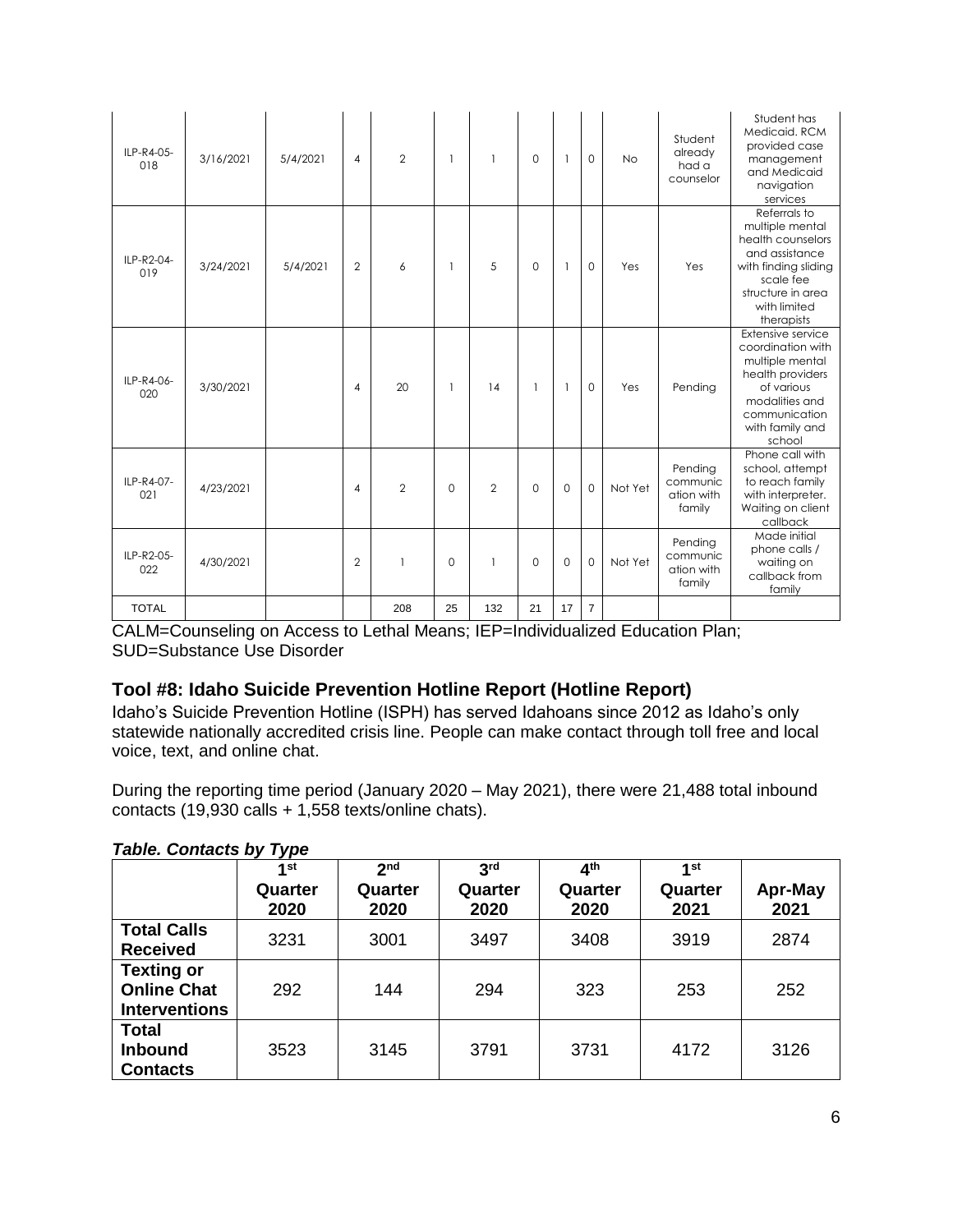## **Tool #15: Sources Schools Team Assessment (Team Assessment)**

The Sources Tool Team Assessment is used by schools to measure the effectiveness of Sources of Strength training and reflects feedback from both peer leaders as well as adult advisors. The team assessment is intended to help teams take a quick look at the overall health and quality of their peer led efforts. The purpose of this tool is to help teams strengthen their efforts by setting goals to achieve sustainability. It includes 13 core categories which are identified as essential for program fidelity and long- term sustainability of the program.

The following team data was collected from May 3, 2021 – June 14, 2021. There were 47 responses. The average number of peer leaders and adult advisors on a team was 25 (range 17-65) and 5 (range 1-18), respectively. The most common range for number of peer leaders was 11-20 (30%), followed by 21-30 and 31-40 (both at 21%). Most teams had 1-5 adult advisors (68%). Sixty-eight percent of teams had been going for 1-2 years.

| <b>Characteristic</b>           | n              | <b>Percent</b> |
|---------------------------------|----------------|----------------|
| Number of Peer Leaders          |                |                |
| $1 - 10$                        | $\overline{7}$ | 14.89%         |
| $11 - 20$                       | 14             | 29.79%         |
| $21 - 30$                       | 10             | 21.28%         |
| $31 - 40$                       | 10             | 21.28%         |
| 41-50                           | 4              | 8.51%          |
| 51-60                           | 0              | 0.00%          |
| 61-70                           |                | 2.13%          |
| Did not answer                  |                | 2.13%          |
| <b>Number of Adult Advisors</b> |                |                |
| $1 - 5$                         | 32             | 68.09%         |
| $6 - 10$                        | 12             | 25.53%         |
| $11 - 15$                       |                | 2.13%          |
| 16-20                           |                | 2.13%          |
| Did not answer                  | 1              | 2.13%          |
| Longevity of team (years)       |                |                |
| <1 year                         | 3              | 6.38%          |
| 1-2 years                       | 32             | 68.09%         |
| 3 or more years                 | 9              | 19.15%         |
| Other                           | $\overline{2}$ | 4.26%          |
| Did not answer                  |                | 2.13%          |

#### *Table. Team Demographics*

Almost half of programs (47%) reported no partnership support (i.e., not linked with any outside entities, coalitions, or groups) while 38% reported that their programs communicate with other partners about their efforts making them aware of activities. There were positive responses to administrative supports with almost 60% of teams reporting that they were actively supported and a quarter of teams agreeing that their administrator was an active champion.

#### *Table. Support*

| <b>Type of Support</b>   |   | <b>Percent</b> |
|--------------------------|---|----------------|
| Partnership              |   |                |
| Not linked with partners | ົ | 46.81%         |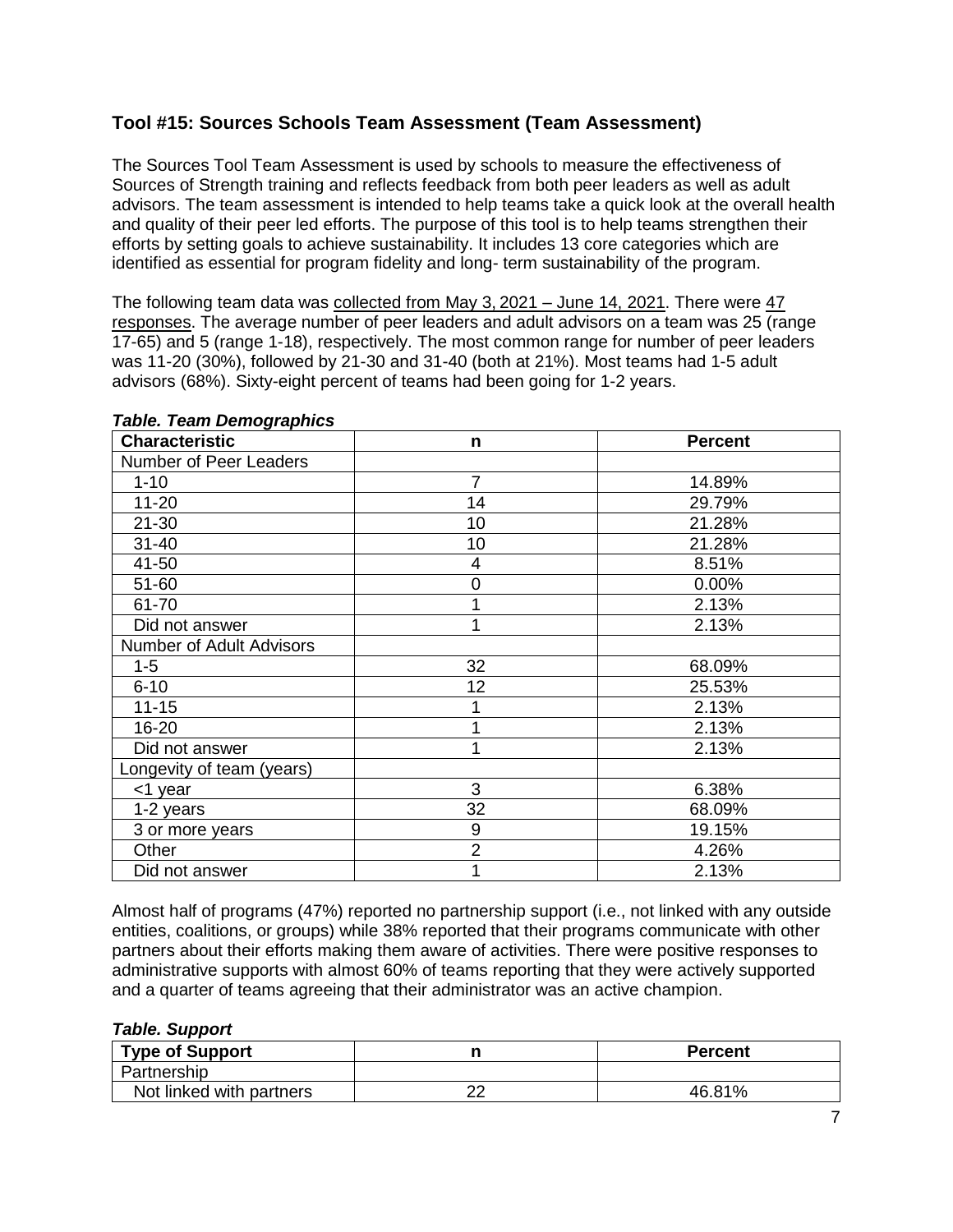| Communication/awareness    | 18 | 38.30% |
|----------------------------|----|--------|
| Shared funding,            | 3  | 6.38%  |
| coordination, and training |    |        |
| Variety of partners        | 3  | 6.38%  |
| Did not answer             |    | 2.13%  |
| Administrative             |    |        |
| Not supportive             |    | 0.00%  |
| Passively supportive       | 6  | 12.77% |
| Actively supportive        | 28 | 59.57% |
| Active champion            | 12 | 25.53% |
| Did not answer             |    | 2.13%  |



reported that their adult advisor/coordinate team did not work well together or did not find the time to coordinate the program.

When considering overall peer teams and leaders, results were mixed.

- In regards to diversity, 57% of teams started with diverse students and have been able to keep over 60% engaged; nearly a quarter reported that teams were extremely diverse for the setting and that they have been able to keep over 75% engaged.
- Most peer leaders (n=28, 60%) waited for adult initiative before pursuing ideas or adult advisors used the peer leaders to initiate adult ideas.
- When asked about staff and other adult presentations, 38% reported no outside presentations followed by 32 % reporting one or more presentations and 23% reporting one of more presentations *per semester*.
- Between 3-5 peer leader activities/messaging campaigns were reported by 40% of respondents followed by 38% reporting 1-2 activities/campaigns.
- Peer leaders engaging other students was reported as "active" (i.e., peer leaders have conducted at least 2 interactive activities) by 53% of respondents. Eleven percent reported very interactive activities.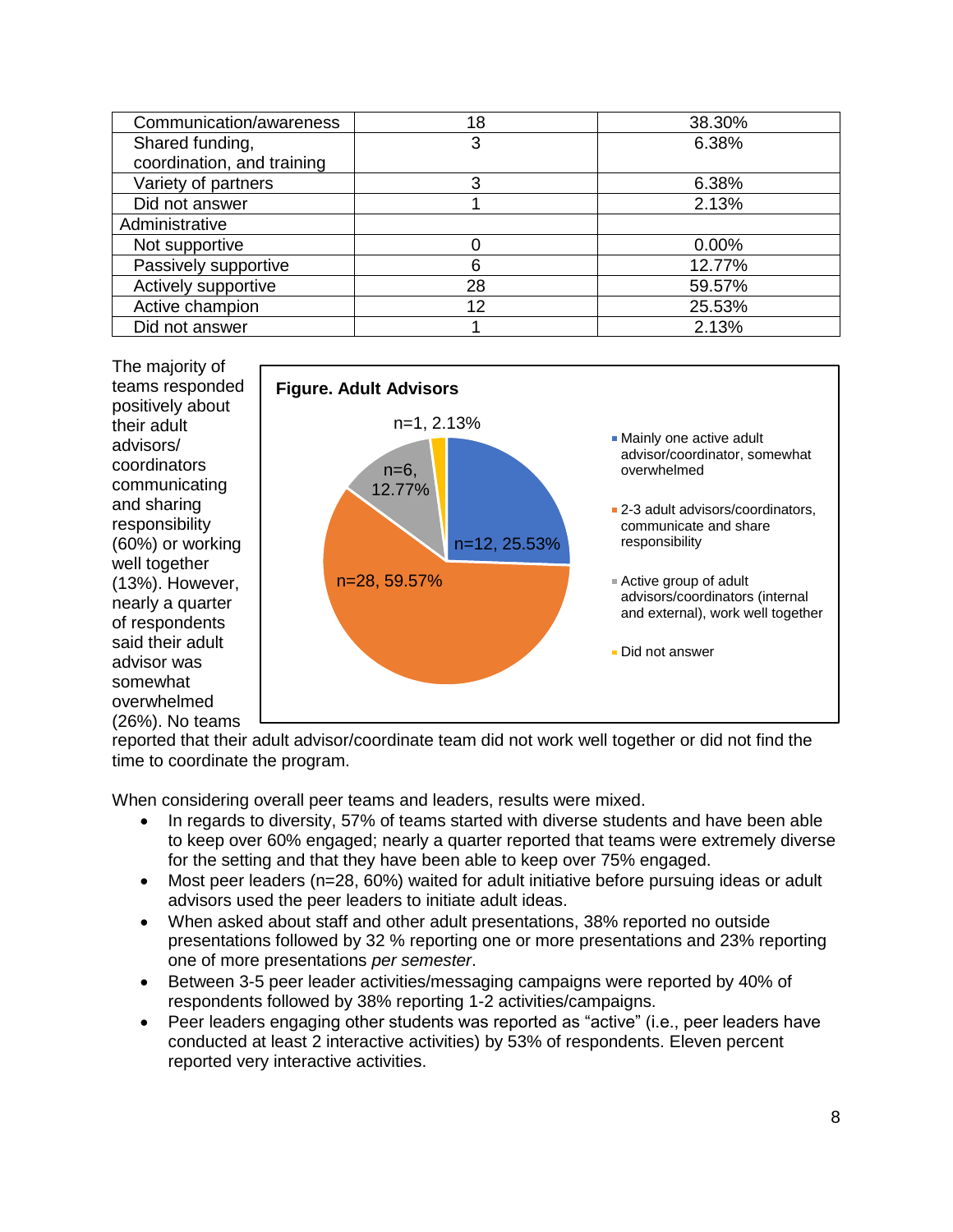- There was good meeting frequency (at least twice/month) for the first 3 months with many teams showing continued progress after the initial 3 months as well.
- Retention was high with nearly 75% of teams reporting that >50% of peer leaders were trained, involved, and active; 45% reported >75% trained, involved, and active.
- When asked about recognition of peer leaders 38% reported that they received personal recognition and recognition as a group within the school or community; 19% also received public and personal recognition if front of others and that a celebration event for accomplishments had been held. Only 6% of respondents reported little to no recognition for peer leaders.
- When measuring the "fun factor" or enjoyment by the leader, some degree of fun was had by most respondents except 3 that reported peer leaders did not seem to enjoy planning meetings or doing peer to peer activities; 55% reported that peer leaders had fun, 26% reported that they regularly used humor/led fun games, and 11% reported that their peer leader teams were contagious with fun.
- In the area of core messaging activities, nearly half of respondents (49%) listed 1 activity completed followed by 30% reporting 2 activities completed.

| <b>Characteristic</b>         | n              | <b>Percent</b> |
|-------------------------------|----------------|----------------|
| <b>Team Diversity</b>         |                |                |
| Not very active or diverse    | $\overline{2}$ | 4.23%          |
| Active students but not       | 6              | 12.77%         |
| diverse                       |                |                |
| Diverse students and able     | 27             | 57.45%         |
| to keep >60% engaged          |                |                |
| Extremely diverse and able    | 11             | 23.40%         |
| to keep >75% engaged          |                |                |
| Did not answer                | 1              | 2.13%          |
| Leader Ownership              |                |                |
| Driven by adult advisors      | 3              | 6.38%          |
| Wait for adult initiative     | 28             | 59.57%         |
| <b>Active facilitators</b>    | 11             | 23.40%         |
| High level of ownership       | 4              | 8.51%          |
| Did not answer                |                | 2.13%          |
| Presentations                 |                |                |
| No presentations              | 18             | 38.30%         |
| At least one presentation     | 15             | 31.91%         |
| At least one presentation     | 11             | 23.40%         |
| per semester                  |                |                |
| Several presentations         | $\overline{2}$ | 4.23%          |
| including school boards,      |                |                |
| councils, or admin groups     |                |                |
| Did not answer                | 1              | 2.13%          |
| Level of activities/messaging |                |                |
| campaigns                     |                |                |
| Did not complete              | 1              | 2.13%          |
| 1-2 activities or campaigns   | 18             | 38.30%         |
| 3-5 activities or campaigns   | 19             | 40.43%         |
| > 5 activities or campaigns   | 8              | 17.02%         |

#### *Table. Peer Team and Leaders*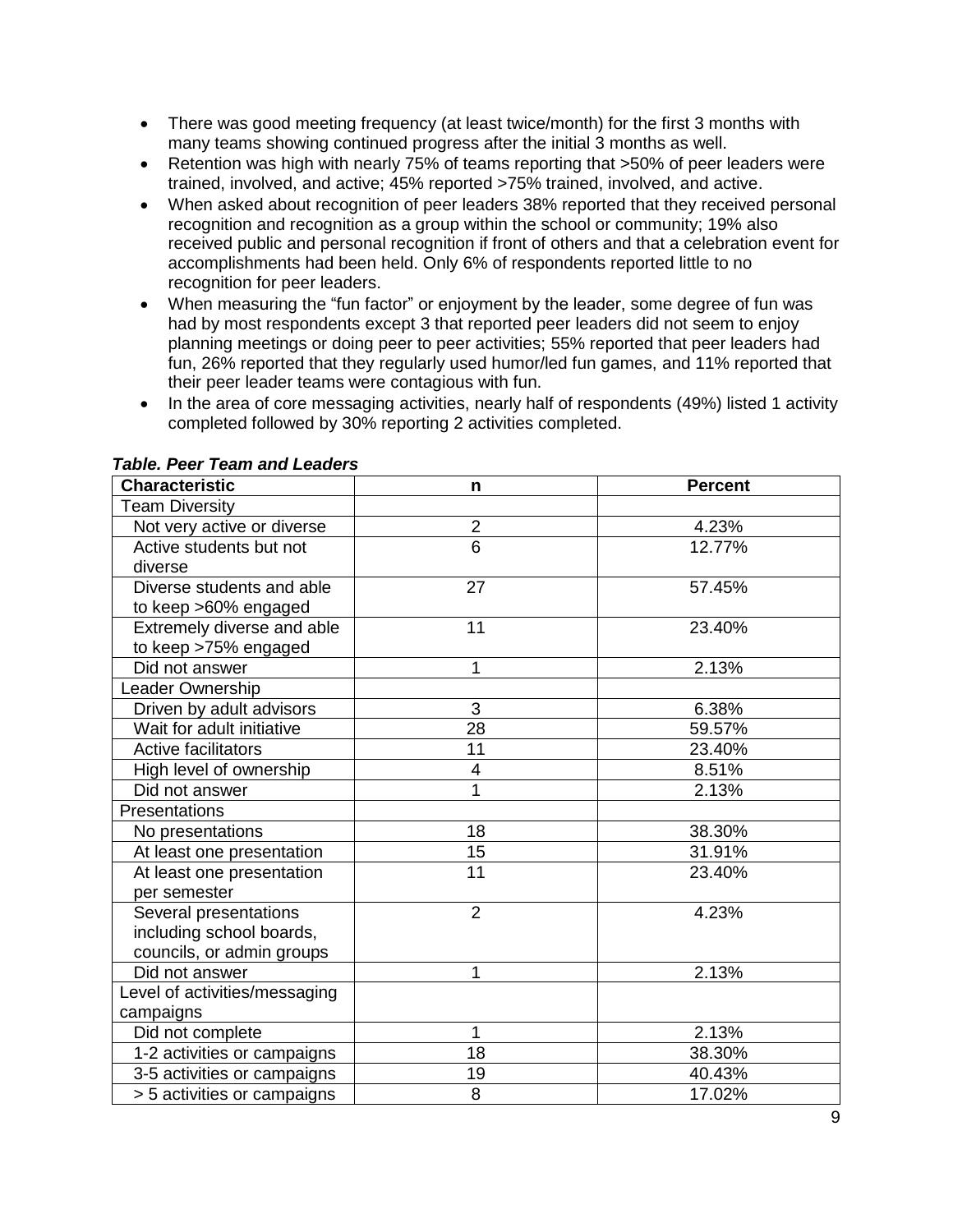| Did not answer                            | 1              | 2.13%  |
|-------------------------------------------|----------------|--------|
| Engaging other students                   |                |        |
| No engagement                             | 7              | 14.89% |
| Non-interactive activities                | 9              | 19.15% |
| At least 2 interactive                    | 25             | 53.19% |
| activities                                |                |        |
| Very interactive activities               | 5              | 10.64% |
| Did not answer                            |                | 2.13%  |
| <b>Meeting Frequency</b>                  |                |        |
| Did not meet for first 2                  | 1              | 2.13%  |
| months                                    |                |        |
| Less than once/month for                  | 11             | 23.40% |
| first 3 months                            |                |        |
| At least twice/month for first            | 17             | 36.17% |
| 3 months                                  |                |        |
| At least twice/month for first            | 17             | 36.17% |
| 3 months with continued                   |                |        |
| progress                                  |                |        |
| Did not answer                            | 1              | 2.13%  |
| Retention                                 |                |        |
| <25% of original leaders                  | 4              | 8.51%  |
| 25%-50% of original                       | $\overline{7}$ | 14.89% |
| leaders                                   |                |        |
| >50% trained, involved,                   | 14             | 29.79% |
| active                                    |                |        |
| >75% trained, involved,                   | 21             | 44.68% |
| active                                    |                |        |
| Did not answer                            | 1              | 2.13%  |
| Recognition                               |                |        |
| Little or no recognition                  | 3              | 6.38%  |
| Some verbal recognition                   | 16             | 34.04% |
| Personal and group                        | 18             | 38.30% |
| recognition within school or              |                |        |
| community                                 |                |        |
| Public and personal                       | 9              | 19.15% |
| recognition, celebration                  |                |        |
| event                                     |                |        |
| Did not answer                            | 1              | 2.13%  |
| Enjoyment by peer leader<br>("fun factor) |                |        |
| Did not seem enjoyable                    | 3              | 6.38%  |
| Had fun                                   | 26             | 55.32% |
| Regularly used humor/led                  | 12             | 25.53% |
| fun games                                 |                |        |
| Contagious with fun                       | 5              | 10.64% |
| Did not answer                            | 1              | 2.13%  |
| Core messaging activities                 |                |        |
| No activities completed                   | $\overline{2}$ | 4.26%  |
| 1 activity completed                      | 23             | 48.94% |
|                                           |                |        |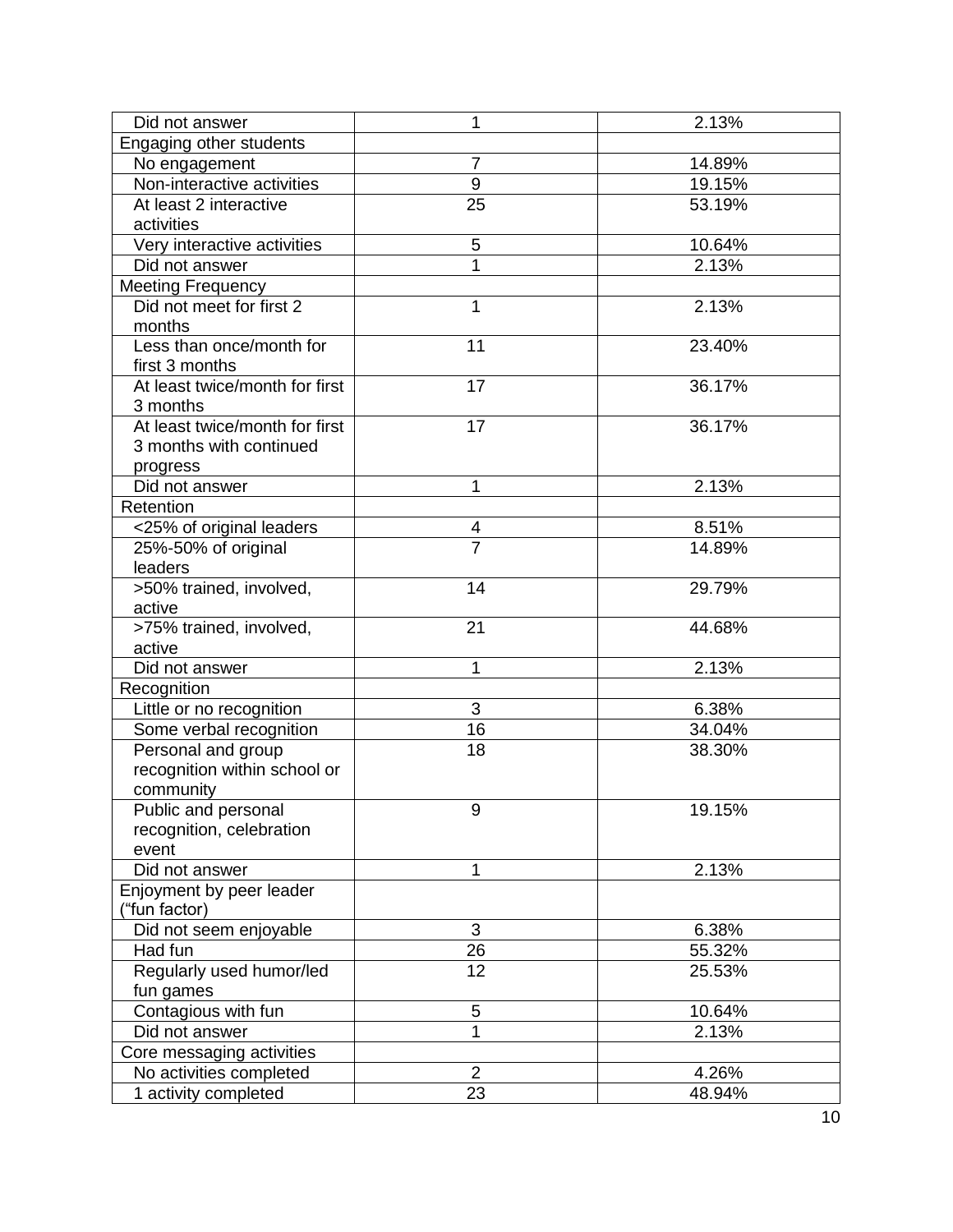| activities completed       | 29.79% |
|----------------------------|--------|
| All 3 activities completed | 14.89% |
| Did not answer             | 2.13%  |

Three out of 47 respondents requested a call back to discuss questions or concerns about their peer lead efforts.

From the open-ended evaluation question asking about the team's areas of greatest strength, respondents noted the team's positivity, enthusiasm, and willingness to work together.

*"Many of our peer leaders are enthusiastic and want to plan big events. They want to make a positive impact in our school and community. This year our team had protected meeting time during an advisory period, and that consistency made a huge difference in what we were able to accomplish."*

*"We have a high level of student and adult support. People are passionate about Sources of Strength and everything it stands for."*

See **Appendix A** for a complete list of responses.

From the open-ended evaluation question asking about the team's areas of greatest challenge, respondents noted COVID was a challenge this year along with scheduling.

*"The greatest challenge we encountered was the ability to have all peer leaders meet at the same time together and develop connections together due to COVID restrictions."*

*"This year was hard. We were on a hybrid schedule so half of our students' were there one day and half the other. On average we had 7 students present in the Sources class daily that couldn't interact with the other day students. We tended to have a lot of students out on quarantine so they would miss 2 weeks or start projects and then be gone."*

See **Appendix B** for a complete list of responses.

From the open-ended evaluation question asking what would help the program meet these challenges, respondents noted having a booster training sessions and making Sources into an elective class.

*"Next year should go much smoother with the booster trainings as well as an entire year to implement campaigns. We will have a much better idea of what the program is and what to expect next year"*

*"We would like to make the SoS into a class next year to be able to provide more indepth training and opportunities for students to lead and plan the campaigns without time constraints."*

See **Appendix C** for a complete list of responses.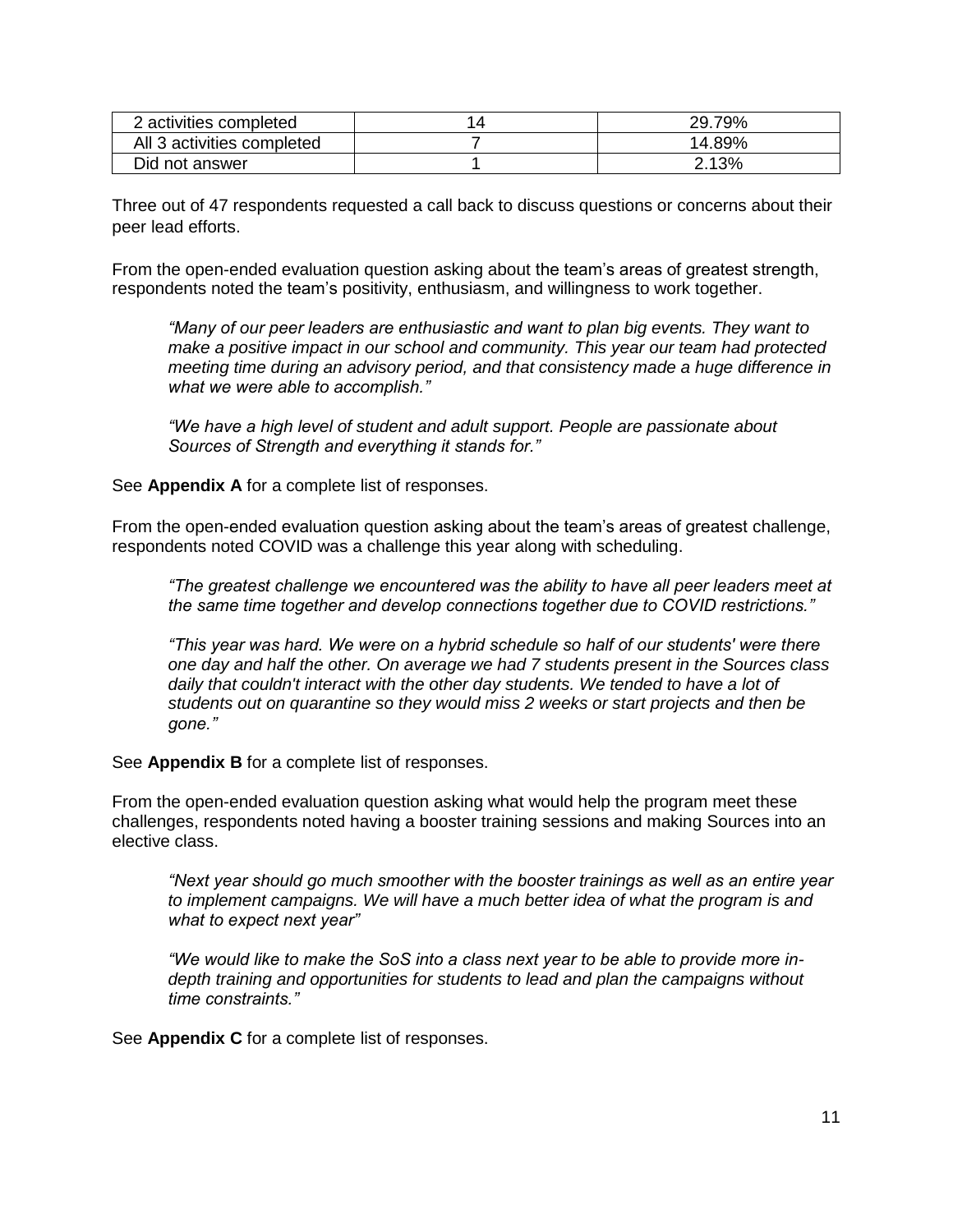## **Tool #16: Sources Schools Team Status Report (Team Status Report)**

The Sources Schools Team Status Report is used by schools to measure the effectiveness of Sources of Strength training and reflects feedback from adult team leaders. The data is used to make improvements in the Sources of Strength program including improvement of school requirements to receive the program, assisting schools with their readiness to benefit from the program, and strategies to increase program fidelity and success.

The following data was collected from May 3, 2021 – June 14, 2021. There were 50 responses to the team status report. Responses were predominantly completed by team leads (n=42, 84%), but adult advisors (n=2, 4%), counselors (n=2, 4%), and other personnel (n=4, 8%) also provided responses.

Team meetings were most often held in person with one-third of respondents reporting meeting once per month. Of note, there were several "other" responses for meeting frequency. More than 80% of meetings were less than 60 minutes (40% less than 30 minutes and 42% 30-60 minutes).

| <b>Characteristic</b>    | n              | <b>Percent</b> |
|--------------------------|----------------|----------------|
| Method                   |                |                |
| In-person                | 31             | 62.00%         |
| Hybrid (online and in-   | 13             | 26.00%         |
| person)                  |                |                |
| Online                   |                | 2.00%          |
| Did not meet             | 3              | 6.00%          |
| Other                    | $\overline{2}$ | 4.00%          |
| <b>Meeting Frequency</b> |                |                |
| Once per week            |                | 2.00%          |
| Twice per week           | 3              | 6.00%          |
| Once per month           | 16             | 32.00%         |
| Twice per month          | 10             | 20.00%         |
| Did not meet             | 3              | 6.00%          |
| Other                    | 17             | 34.00%         |
| Length                   |                |                |
| Less than 30 minutes     | 20             | 40.00%         |
| 30 to 60 minutes         | 21             | 42.00%         |
| 60 to 90 minutes         | 5              | 10.00%         |
| Longer than 90 minutes   |                | 2.00%          |
| Did not meet             | 3              | 6.00%          |

#### *Table. Team Meetings*

Two-thirds of (n=33) of activities/campaigns were delivered in-person, but hybrid (n=10, 20%), online (n=1, 2%), and other (n=4, 8%) delivery methods were also used. Two respondents (4%) reported not implementing any activities or campaigns. The most common activities/campaigns implemented this past year were Thankfulness/Gratitude (n=34), Trusted Adults (n=28), and others (n=22). For next year, Thankfulness/Gratitude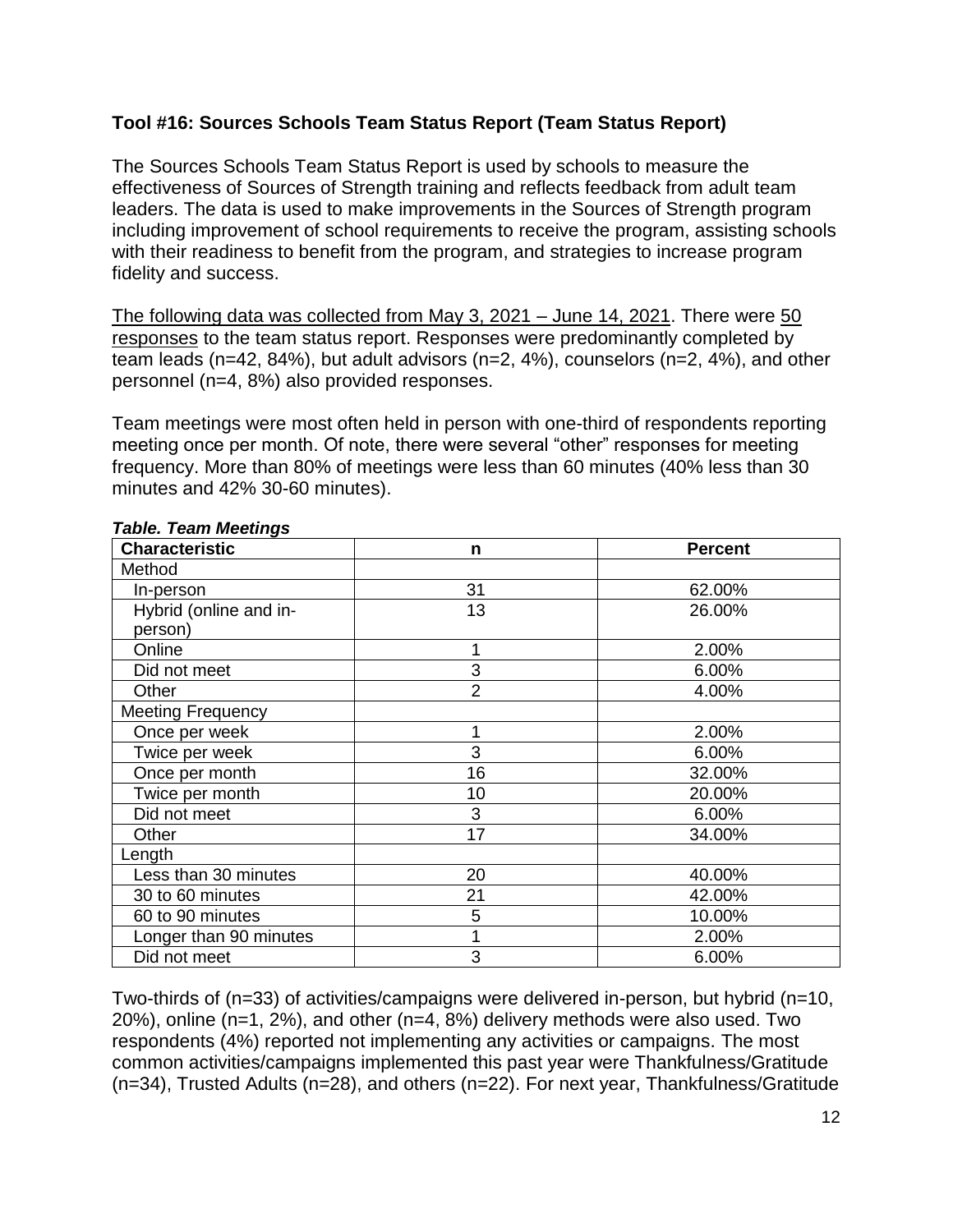is as well as Sources of Strength Week were the two most common items planned for next year (n=15 each). Twenty-nine respondents reported no plans for activities/campaigns for next year.



*Figure. Activities and Campaigns\**

\*Respondents could select all that apply

# *Figure. Games Played this Year by Teams*

Rock/paper/scissors was the preferred game played by teams virtually and in-person.

*Table. Games Played this Year by Teams\**

| Game                                     | n  |
|------------------------------------------|----|
| Virtual                                  | n  |
| Bob Ross or Bust                         |    |
| Categories                               |    |
| <b>Copycat Commotion</b>                 | 2  |
| <b>Group Charades</b>                    | 5  |
| <b>Heads or Tails</b>                    | 4  |
| Pictionary                               | 2  |
| <b>Quick Change</b>                      | 2  |
| Rock/Paper/Scissors                      | 12 |
| Rollercoaster Or "Yes, Please; No, Thank | 4  |
| You"                                     |    |
| Ya Muted                                 | 0  |
| Pterodactyl                              |    |
| <b>Social Distance Party</b>             | 2  |
| Zoom Scavenger Hunt                      | 3  |
| Did not meet online                      | 29 |
| Other                                    | 11 |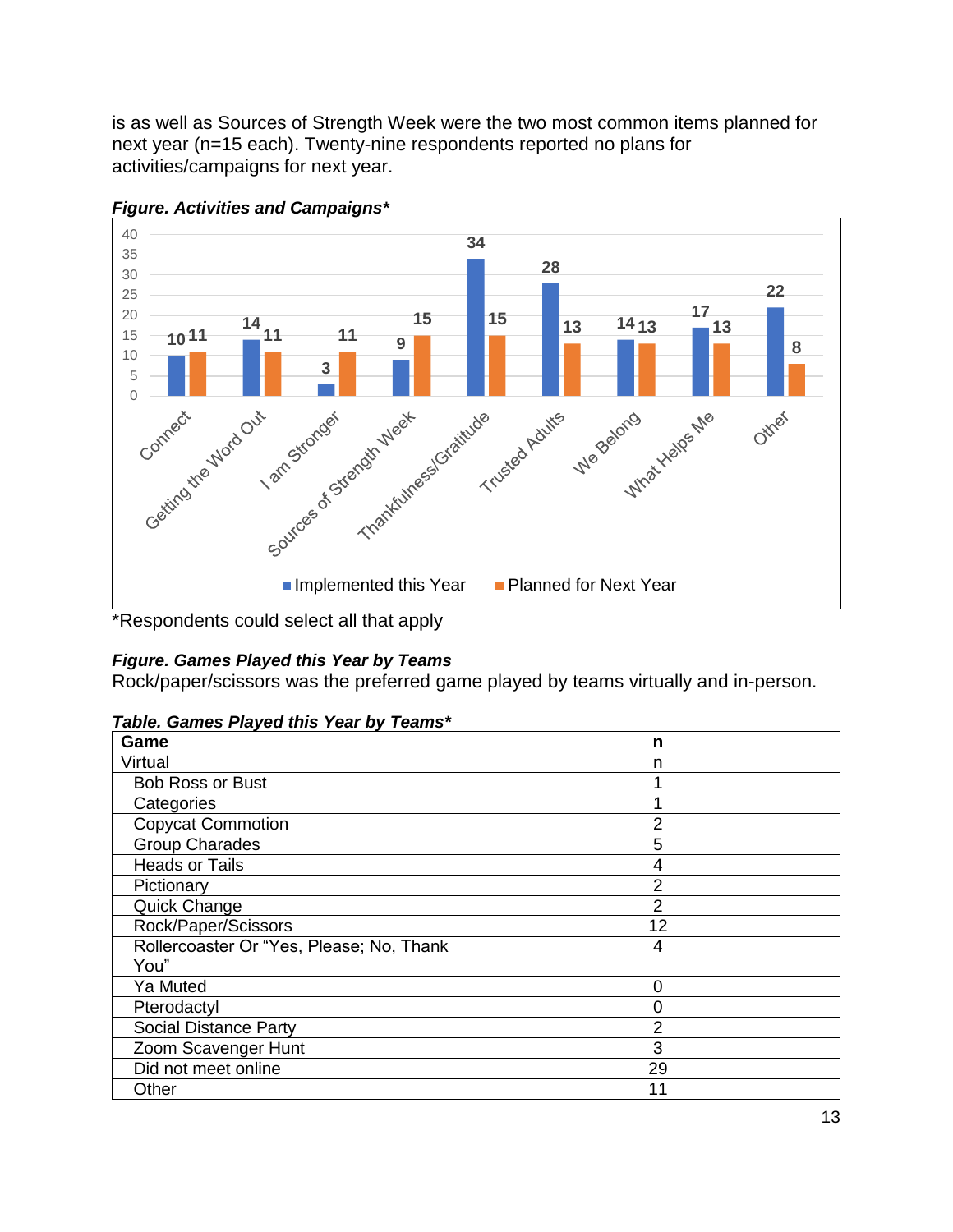| In-person                      |                |
|--------------------------------|----------------|
| 1-2-3 Look                     | 11             |
| <b>Ball Toss</b>               |                |
| <b>Blizzard</b>                | 4              |
| <b>Chair Game</b>              | 8              |
| Cups (Head, Toes, Cup)         | 7              |
| Dance Master                   | 4              |
| Gotcha/Hot Hands               | $\overline{2}$ |
| <b>Group Charades</b>          | 9              |
| Hog Call                       | 0              |
| Jedi Mind Trick                | 0              |
| Jump In, Jump Out              | $\overline{2}$ |
| Pterodactyl                    | $\overline{2}$ |
| Quick Change                   | 5              |
| Rock/Paper/Scissors Tournament | 17             |
| Thumper                        | $\overline{2}$ |
| <b>Walk Around Cool</b>        | 8              |
| Yarn Knot                      | 6              |
| Did not meet in-person         | 4              |
| Other                          | 24             |

\*Respondents could select all that apply

In regards to communication from ILP personnel, 62% (n=31) of respondents said they would like to receive communication once per month. Nine (18%) said when there is something new, seven (14%) said quarterly, two (4%) said once per semester, and one (2%) said once per week. Respondents preferred email as the primary method of communication.

From the open-ended evaluation question asking for some positive changes that occurred because of program implementation, respondents noted increased awareness and connection.

*"Creating an awareness of our strengths and the importance of connecting ourselves and those around us to support; building capacity within the peer leader team; I don't think we are as strong as I'd like to be at this point but am hoping to continue building our program!"*

*"I have seen a group of students from all walks of life decide to make the school better and to try in any way they could. They were not worried about what people might think and they were more aware of what good things were going on in the building. They also tried to make people everywhere feel included."*

See **Appendix D** for a complete list of responses.

From the open-ended evaluation question asking what might be needed to be successful next year, many respondents asked for an in-person training.

*"Hopefully we can do the training in person next year. The online training was too long for our students and I ended up losing students due to complaints over not feeling excited after the training."*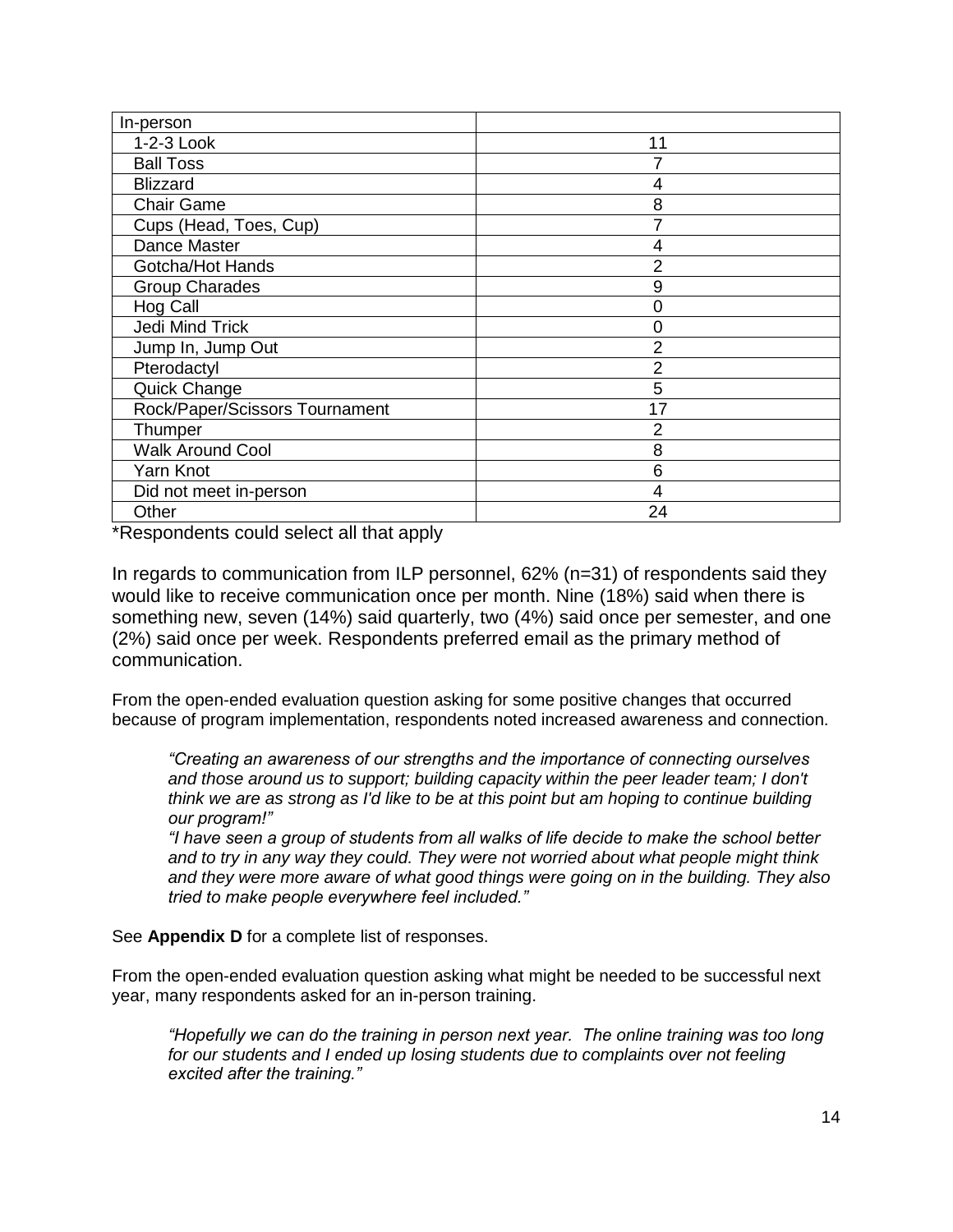*"Continued support with check ins from regional people is great. A fall in-person training would be very helpful. We experienced a lot of turnover in student participation from year one to year two and we have many peer leaders that have done no training."*

See **Appendix E** for a complete list of responses.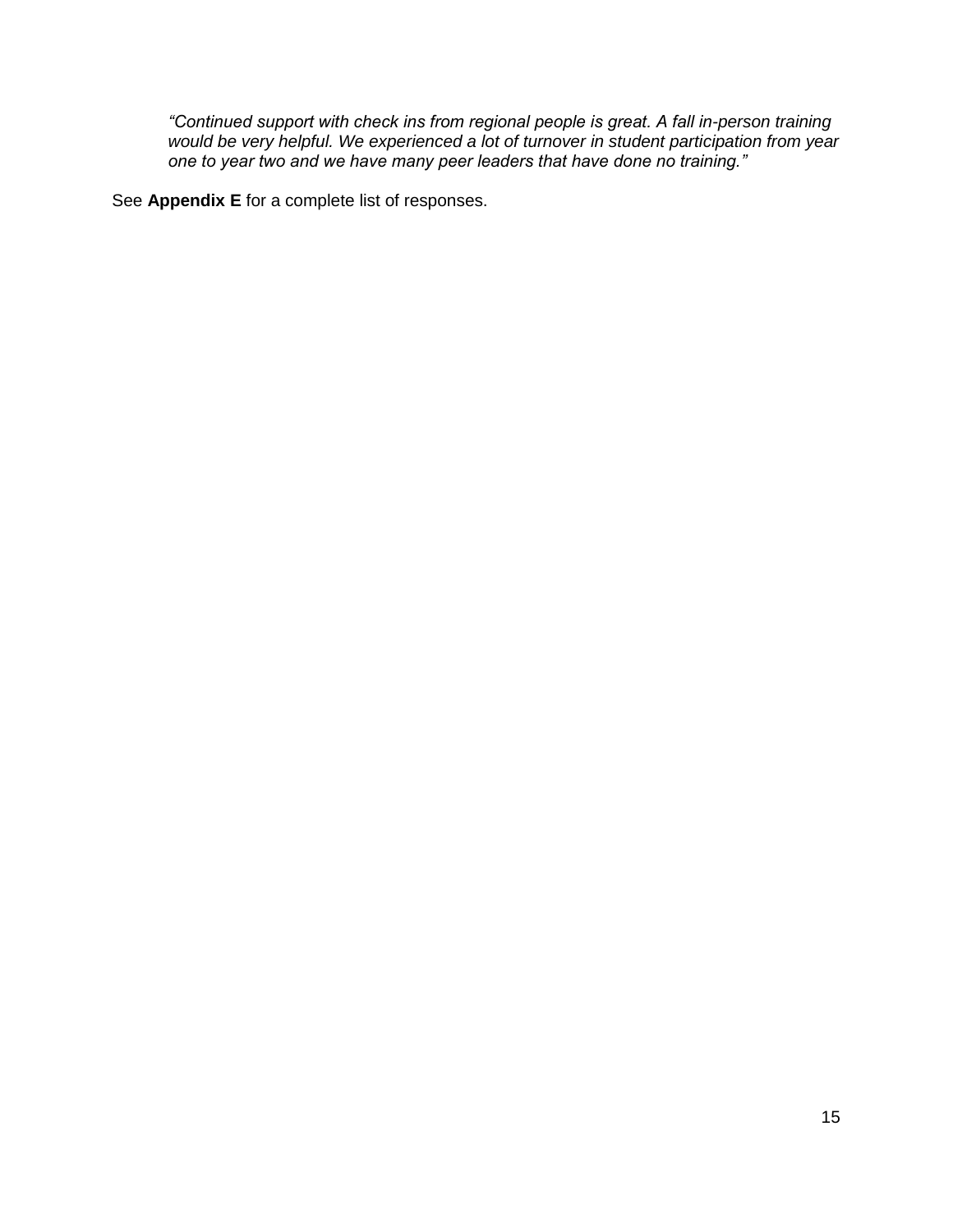# **Appendix A: Open-Ended Responses to Sources Schools Team Assessment #14**

#### *Question #14: What are your team's areas of greatest strength?*

The students who are involved are young and really excited about continuing the group during a "normal year." We also have done our best to have lots of fun this year despite challenges (games, pizza, tie dye end of year party).

They work together well, have great ideas, and take initiative

Peer Leaders get involved. Have lots of ideas. Help each other.

Positivity and great energy! Good leadership.

Many of our peer leaders are enthusiastic and want to plan big events. They want to make a positive impact in our school and community. This year our team had protected meeting time during an advisory period, and that consistency made a huge difference in what we were able to accomplish.

Caring and compassionate Adult Leaders. Diverse students.

Regular meetings, diversity, and self-motivation.

They are a new team, of young students! The Junior high has never had a program like this and they are super thrilled to be chosen to participate.

The kids are great and very energetic

Our team is willing to do what is asked of them and do it with enthusiasm.

Activities and follow through

Positive, willing to work hard when directed

The peer leaders did well as a core group. They reached out to students individually in an awesome way. They touched the lives of many students personally

Our team's greatest strengths were ability to meet and plan regularly to accomplish several campaigns in a short amount of time.

The ideas of our Peer Leaders/support of our Adult Advisors

Enthusiasm, passion, and showing up.

They are a group of students that truly want to help other.

After completing the training, the group bonded and really seem to enjoy being with other members of the group. They have more ideas than we can keep up with.

We have a very engaging group of students with great ideas but need more time to execute.

The peer leaders want to participate and do things to help other students at the school.

Great students were recruited to be peer leaders. I feel that the upcoming 6th graders will be a great strength to the program next year

Our Adult Advisors are definitely a strength to the program, they are caring and passionate about our students

Our greatest strength is our team wanting to help others. Always thinking about other students and how they are doing.

We have a core of peer leaders who really help facilitate the rest of the group

Those that do attend find a place of belonging and welcome. Our peers work well together and each one contributes to the project/campaign. The students are heard and encouraged to lead.

Our adult leaders are extremely driven and creative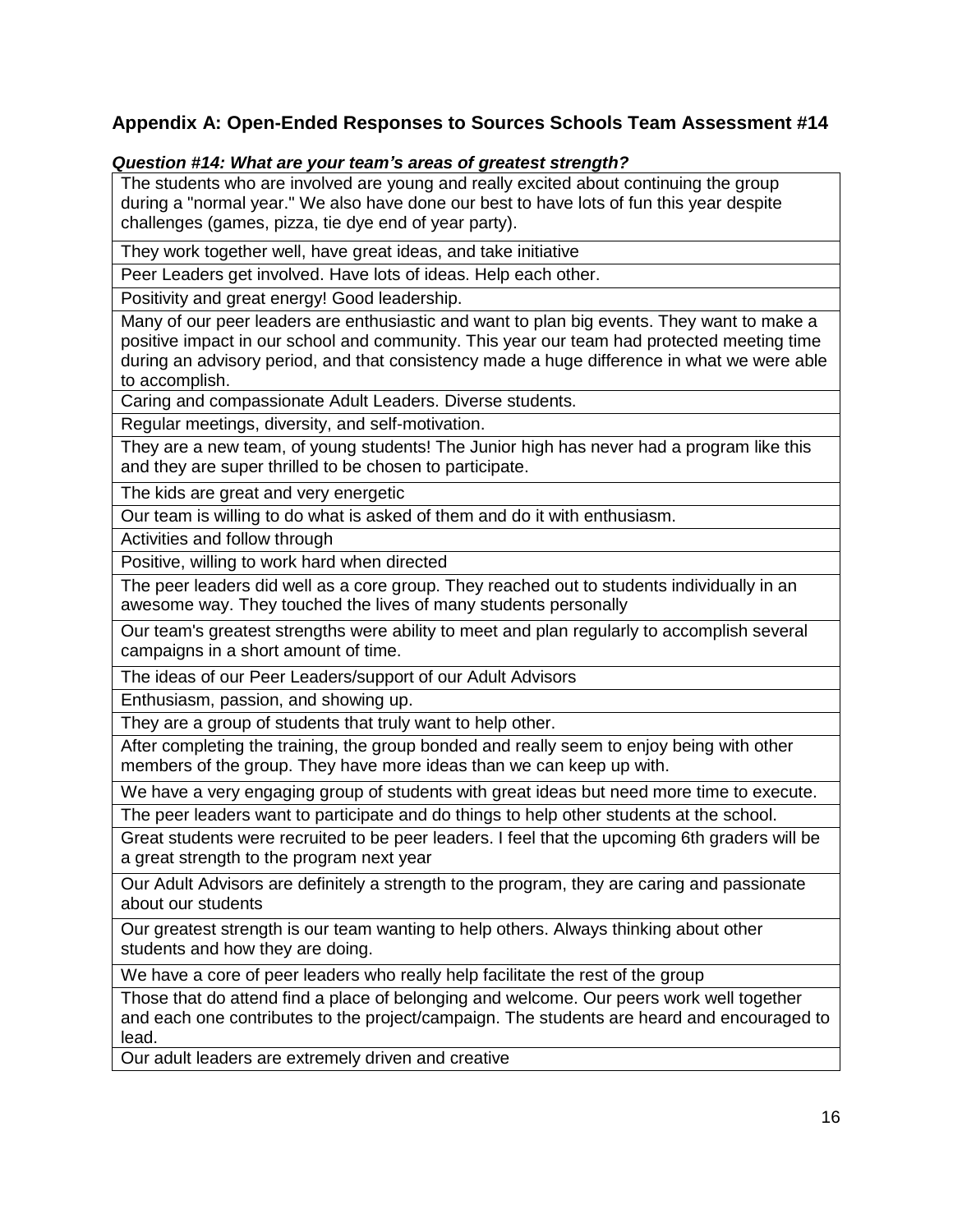We were able to incorporate our Sources of Strength group into an advisory class - so students were able to meet daily. They could bounce off ideas and work with one another.

They had some personal dramas that they had to work through. Now, they are much more of a cohesive team. They are excited for the activities and are always willing to help with planning and implementing the activities.

Sources of Strength is well accepted and woven into the core of our school. Our peer leaders are positive and enthusiastic. If it were not for covid restrictions this year, we would have been much more active.

Work well together

Our greatest strength as a team is all recognizing there are problem areas within our school and we are all wanting to actively participate to help solve those problems.

We have a high level of student and adult support. People are passionate about Sources of Strength and everything it stands for.

Diversity of student involvement

We have maintained the number of Peer Leaders all year. Once a campaign is decided and planned, students work hard together to make it happen. We all are very excited to put these campaigns on.

Peer Leaders had lots of great ideas for campaigns and activities. Our team had fun at meetings together!

We have a willing and committed group of adult advisers. The students are all engaged and willing to participate in activities

Enthusiasm, passion, and showing up.

We were able to implement some great campaigns this year and students seemed to enjoy what we planned.

Team members were able to work together well.

Commitment to the group and attendance at every meeting. Fantastic adult advisors really helped check in with group members as well as make sure meetings were productive.

Their talents in technology and artistic skill.

Students are involved

We are still building and students are interested in learning more.

Always willing to help out!

Our peer leaders are mostly positive and willing to participate. Our goal was to run 3 campaigns this year but we were only able to do 2.

Diverse. Strong communication.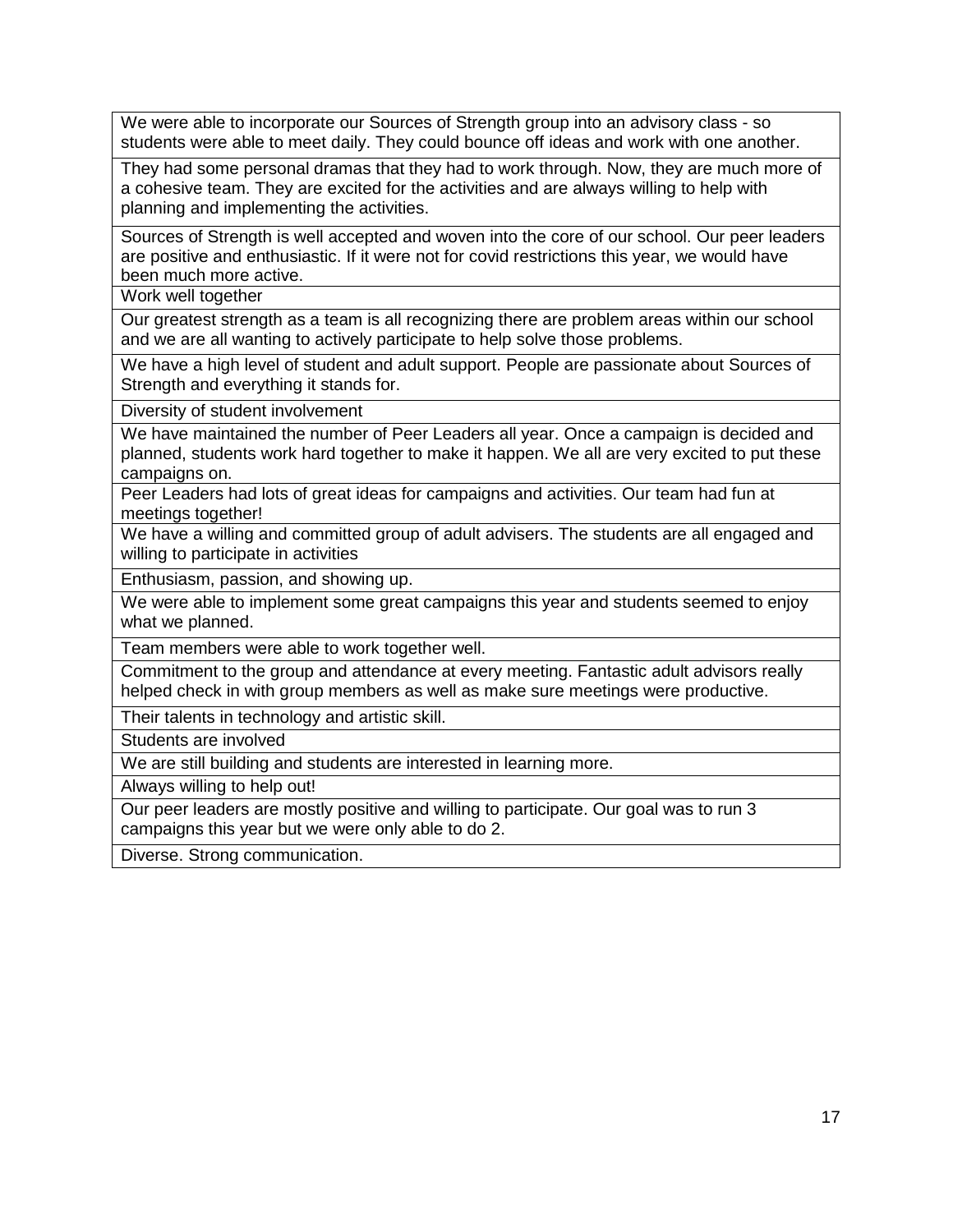# **Appendix B: Open-Ended Responses to Sources Schools Team Assessment #15**

#### *Question #15: What are your team's areas of greatest challenge?*

Keeping participation from upper classman and sharing responsibility among adult advisors (much of that due to teacher work load this year, not willingness).

In the beginning of the year, we did less activities & classroom presentations due to social distancing. Also, our training was very short.

It appeared there were 8th graders that stopped coming and spread around campus that it was not cool. There were still several 8th graders that came.

Keeping positive with our COVID struggles

It was challenging to get some of our upperclassmen to take a leadership role. We only intentionally did not include any students from our Student Council (with the exception of one student.) We were hoping to create leadership opportunities for students that do not normally seek them, but we did not consider that we might have to coach and teach them to be leaders, so that was difficult. We saw the most enthusiasm and leadership in our younger members, but it was difficult for them to be vocal leaders as 8th and 9th graders.

Getting students to attend regularly in our bi-monthly meetings; handing ownership to student leaders

We got started late. If would have had the whole year we would have done better.

The age is a great strength but also a weakness. They are immature and struggle with being serious during meetings.

Meeting times and finding or making time with so many kids out with sports and activities

Our team's challenges are asking peer leaders to step up without being led mostly by the adult leaders. It would be good to see them step out of the shadows more readily.

Peer Leaders to lead, in high school time is the biggest challenge Adult Advisors do a great job at listening to what the peer leaders want to implement and planning has spread. Spread the word needs to be a strong focus next year. I feel we did well with student council voting, nominations are some great peer leaders in our community Junior Miss was also represented by a peer leader.

Not self- initiating

The greatest challenge was in completing the campaigns.

The greatest challenge we encountered was the ability to have all peer leaders meet at the same time together and develop connections together due to COVID restrictions.

Engaging students, encouraging Peer Leadership to take responsibility/ownership of meetings/events

The ever-evolving COVID schedule was a challenge for all of us. We need to put more fun and humor in our meetings.

Consistent commitment

Time. Being in a small school, everyone is involved in multiple activities, so they don't have a lot of extra time.

Not enough time to get anything done

The greatest challenge was finding time to get the students together and try to get the student to lead more with campaigns and meetings.

This year was super hard being online for more than half of the year. When we transitioned back to being in person, there were so many hurdles to make the campaigns doable with covid precautions. We also seemed to run out of steam and time when we could all plan and be together. We only had a few students who were willing to lead activities.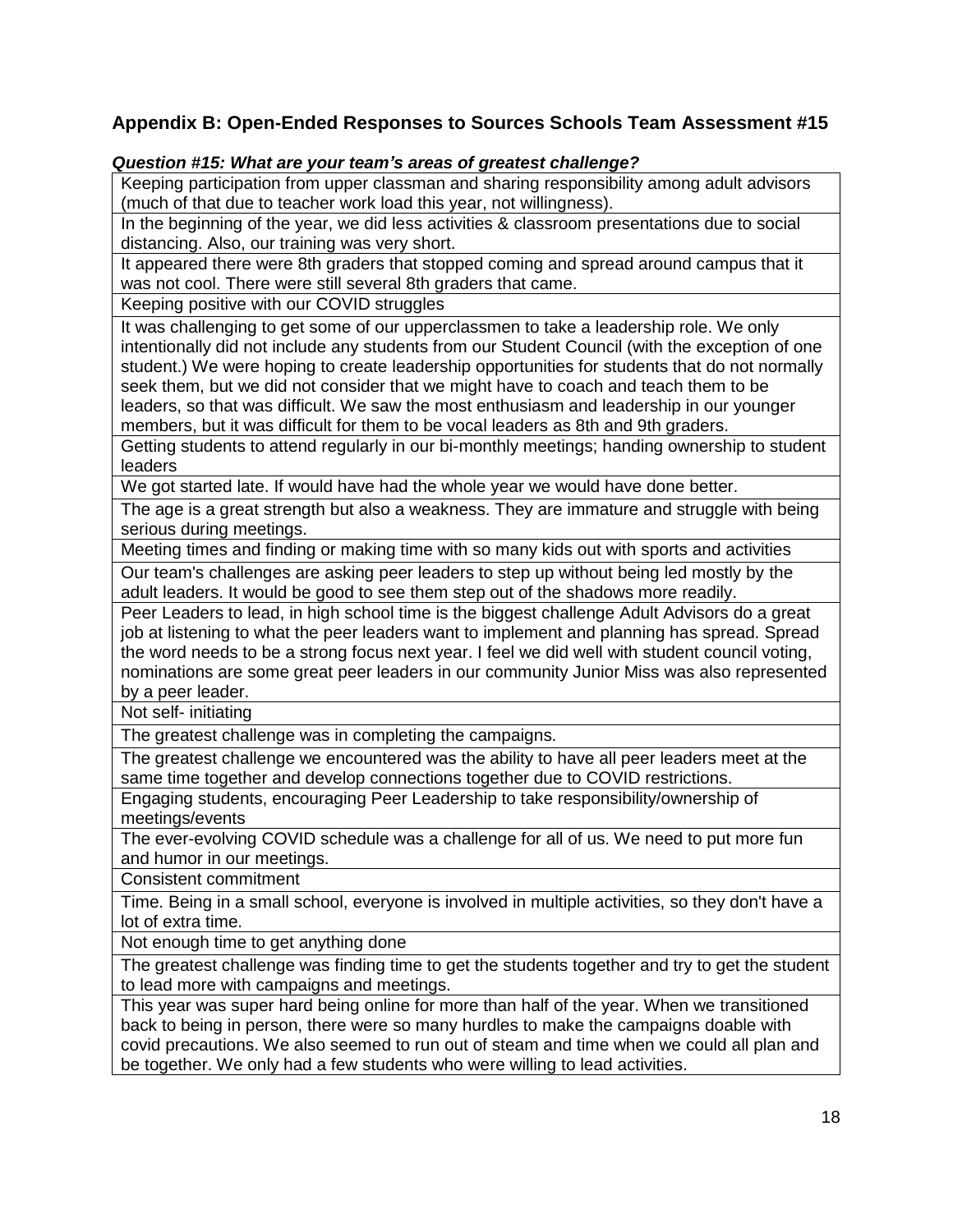Our greatest challenge has been timing and scheduling meetings that have the least impact on the student's academic schedule. Another challenge has been the limit on how many students we were able to include in the training this year

This was our first year, so we'll start earlier in the year next year

Time. Being in a small school, everyone is involved in multiple activities, so they don't have a lot of extra time.

Time to get together is difficult. Lunch is the 'best time' but our students want to be with their peers interacting socially. Class time this year especially has been nearly off limits. Students have different schedules so their free periods vary greatly.

Additional staff support is limited to ONE authorized staff. That person had a difficult time participating due to other duties and difficulty begin allowed the time to engage with SOS planning and activities.

This year was hard. We were on a hybrid schedule so half of our students' were there one day and half the other. On average we had 7 students present in the Sources class daily that couldn't interact with the other day students. We tended to have a lot of students out on quarantine so they would miss 2 weeks or start projects and then be gone.

The greatest challenge was having new students join us throughout the year. It created a competition between grade levels and on the amount of effort that each person was contributing to the group.

Meeting time. The only time we can meet in the school day is during our 25- minute Advisory time. We hope to implement changes next year that will give us a bit more time to meet.

This is still new for all of us, still learning

Our greatest challenge as a team is not having the whole year to have met enough times to really get the program off and running. I feel like our team needs more training and AA led groups to really be successful. I also think we need to get our name out there more. I don't think the whole student body knows SOS or what it is.

For next year, it's getting new students involved . . . since our school years were kind of unusual in 2019-20 and 2020-21, our middle school students will all have moved on to high school. We haven't trained some of the younger kids yet.

It was very difficult to get our administration to see Sources of Strength as a needed thing in our school. It was hard to get students out of class.

With the variety of learning environments this year, it was difficult to plan meetings where everyone could be present (in person or online). Once we came back to school in a full capacity, we were able to meet and plan campaigns for the spring. One of the other biggest challenges is getting time with both AA's and PL's. Our AA's are teachers in the building and have classes when we try to meet. So, we farm out their students, but can't do so too often as it is difficult for other teachers to have so many in their rooms. After school is not an option because of bussing. Additionally, after completing this survey, it has helped me to realize that my hope for next year is to have the students step up more in their roles to plan meetings and campaigns. I felt overwhelmed by them this year because a lot of it fell to me. Next year, I will delegate more to students and let them take on more of the work. I would also like to spread the word about SOS more next year, with a beginning of the year assembly (hopefully, we will be able to again!) as well as have students share with staff some of our goals.

Follow-through was the biggest challenge. Students would come up with ideas, we would assign out roles, and projects just wouldn't get completed. I think a big part of this could be due to not having enough meeting time. We only met twice a month for 30 minutes (and sometimes less) by the time every arrived to the meeting.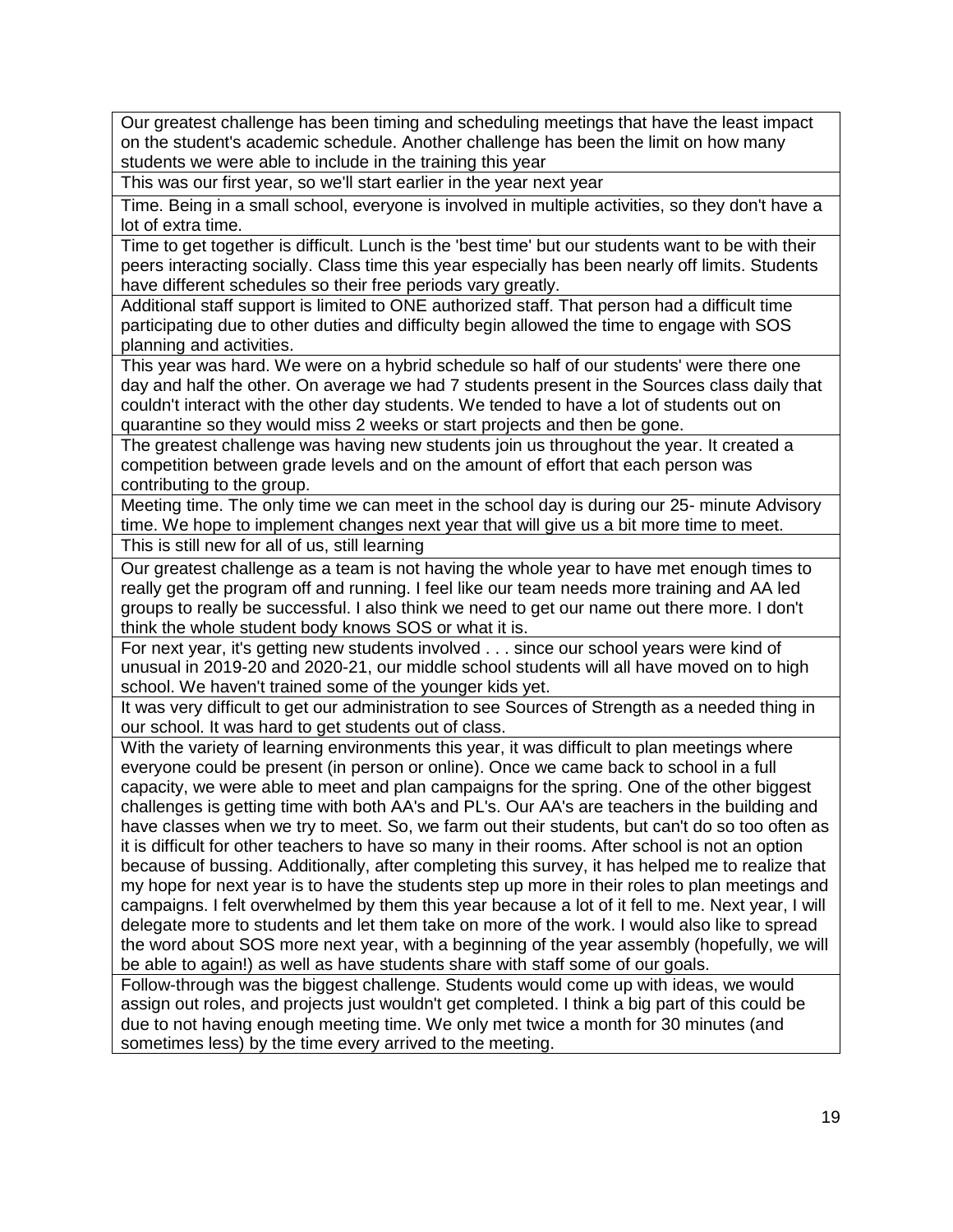As I read through the questions, I get the feeling that I don't really have an understanding of how a highly effective Sources of Strength group works. Should we be meeting more than monthly? Should we have leaders within the peer leader group?

The ever-evolving COVID schedule was a challenge for all of us. We need to put more fun and humor in our meetings.

We meet during lunch and as the year progressed we started losing some students.

Our student population needs a lot of training and support to know how to lead activities and plan events and our time just doesn't allow for this. Staff used their ideas but still a lot of the planning and implementation was led by us.

It was challenging to meet with everyone

The lack of autonomy of peer leaders to make things happen was a challenge. They often waited for the adult advisors to do the work for them.

The greatest challenge is COVID limitations this year. Last year and the year before it was much easier to have students work on projects during school.

We started meeting in the Spring, because of COVID and online learning.

Finding Teachers or staff that have the time to be involved, time to meet with the crazy year it has been. Organization of the team and letting students leading Teachers or staff that have the time to be involved.

Sometimes can't coordinate time to help out. Jr High students, don't have rides sometimes, scattered so forget at times, with a shortened school week it has been hard to take them out of class for meetings but because of bussing and tight schedules, meetings outside of the school days are hard.

Meeting frequently and for enough time to play, share, and plan activities. This investment would create a stronger team that is invested in the program with peer leaders who are taking the lead with Adult Leaders facilitating and supporting them. This would also increase the peer leader's contact with the program and put them in a position to more strongly speak out and share with their peers.

Organization.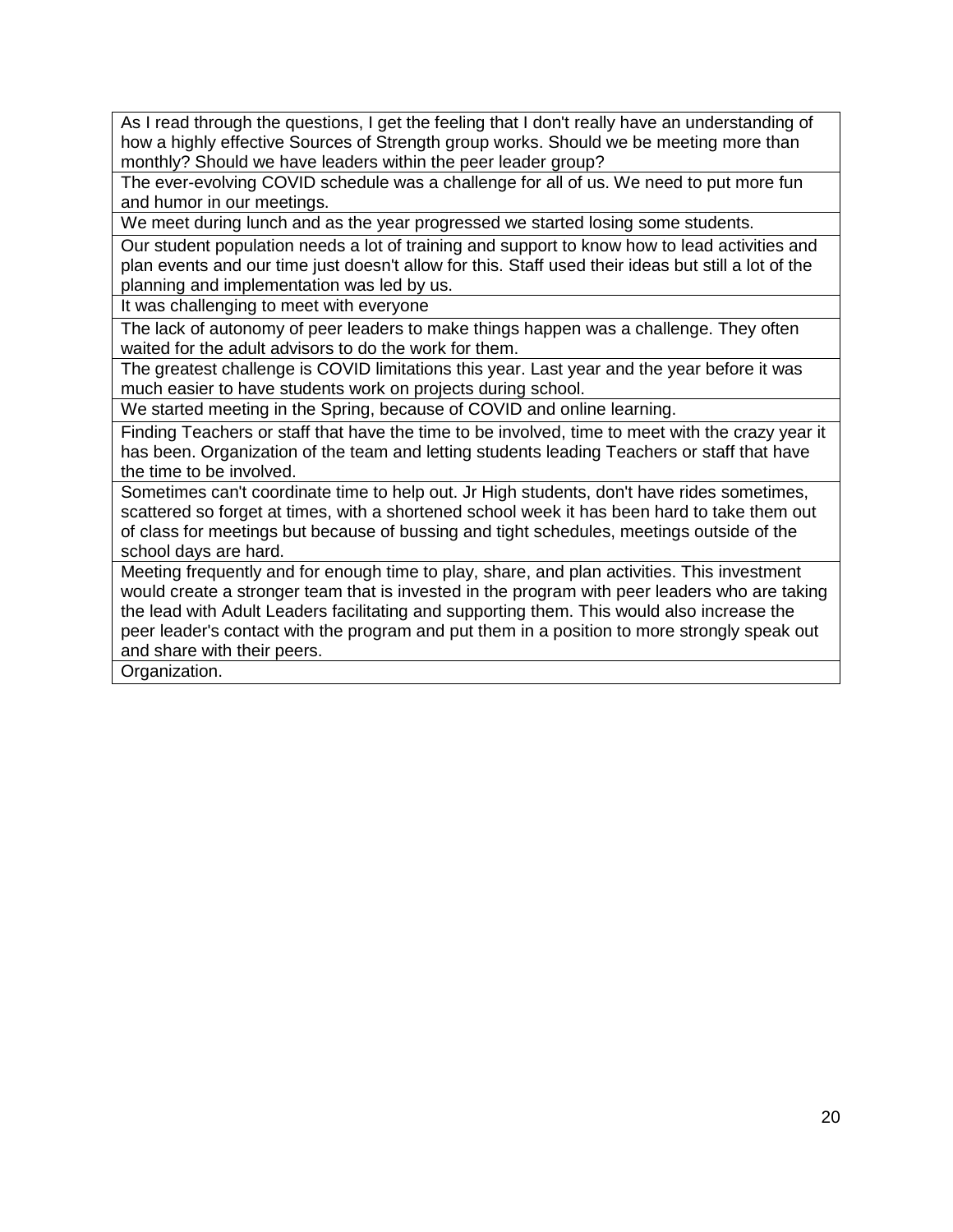# **Appendix C: Open-Ended Responses to Sources Schools Team Assessment #16**

#### *Question #16: What would realistically help your Sources of Strength program meet these challenges?*

I think just staying strong next year as we come out of the challenges covid presented, even if our group is small. I would love to still have an in person training next year.

A booster training would help

We are making it an elective course.

Keep providing the great resources!

I think we need to be a little more intentional in how we structure meetings so that we teach students to take turns leading activities and meetings. We also might consider more carefully who we choose out of our 11th grade populations since they will naturally be looked to as leaders.

Speaking with other schools who have already gone through the process.

Starting at the beginning of the year and know what the program is from the start.

It will take time, but the more we meet the better we will become a cohesive unit.

a bit more organized and set days. Now we know how to roll it out, we can beef it up a bit

I think assigning leadership roles within the sources peer team might help them take more ownership

More peer leader meetings, again challenge in high school is the time and place to meet outside of class. We have split lunches and it has been up to the Adult Advisors to keep connected

Not sure

Honestly the challenges had to do with the fluctuations in our district that were beyond reasonable control. It was Covid

It would be best to have training in person as a group in order for students to interact with each other and develop stronger connections. However, due to COVID, this was not realistic this year.

Next year should go much smoother with the booster trainings as well as an entire year to implement campaigns. We will have a much better idea of what the program is and what to expect next year

Longer time frames for meetings. We are very purpose-driven in our meetings preparing for our next campaign. I need to make more time for fun.

n/a

Start earlier in the school year. We will also be on a different schedule next year, so it will be easier to rotate the times we meet. Our students miss a lot of school because of other school activities, so teachers complained this year that they were spending too much time outside of class and it was hard for them to teach when they were missing so much class time.

Having a set time every other week for our team to meet and plan activities to have the peer leaders more actively involved

Having more support from the admin./staff and training students how to plan and execute campaigns.

I think as the first year coordinator I overestimated the students capacity at owning/leading activities. I also need to assign more responsibilities to the adult advisors rather than letting them take a passive role. I also struggled myself as the year wore on with using creativity and carving out time when all peer leaders could meet.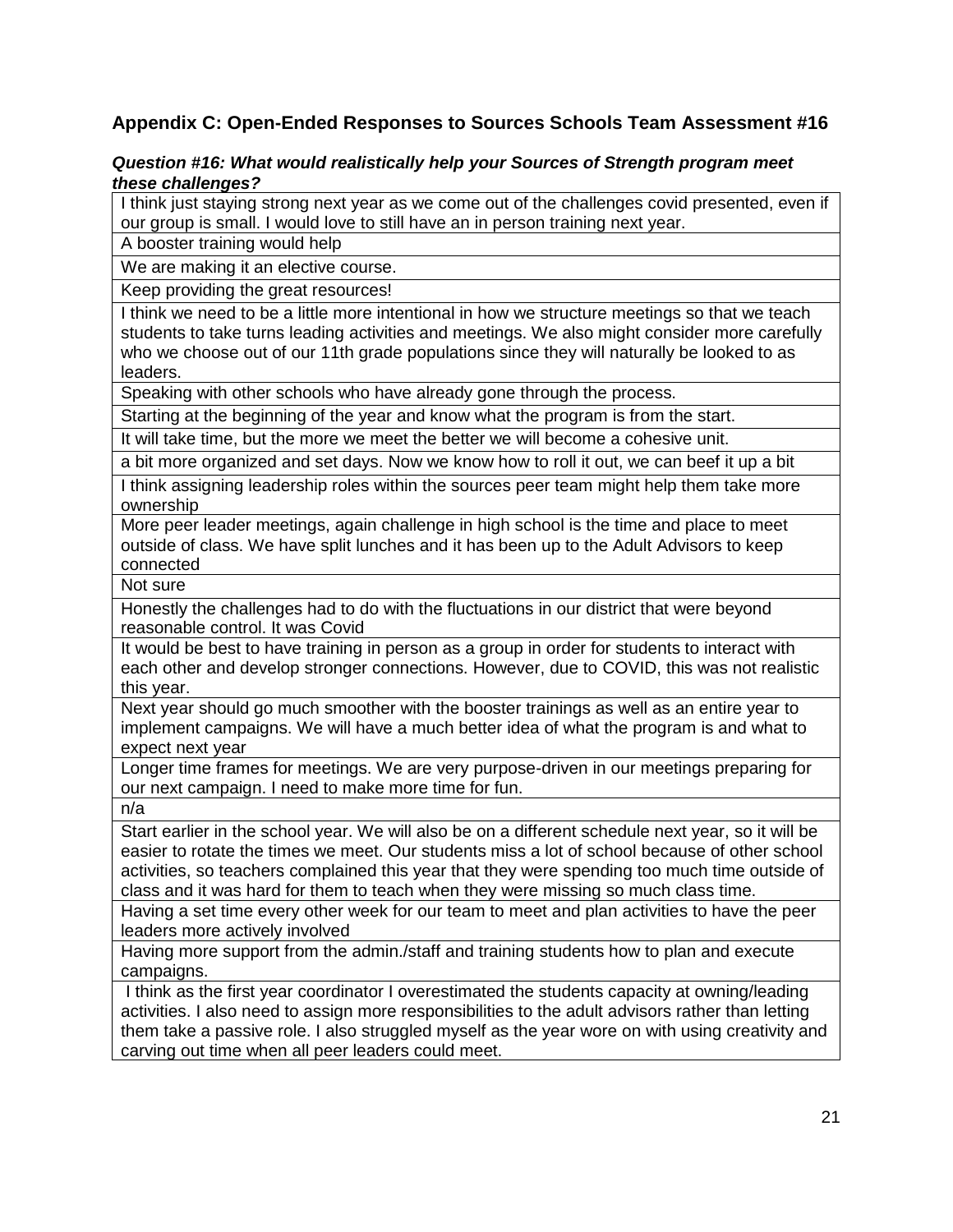We would like to make the SoS into a class next year to be able to provide more in-depth training and opportunities for students to lead and plan the campaigns without time constraints.

This was our first year, so we'll start earlier in the year next year

Our schedule having the flexibility

I would like to see our admin. support and authorize regularly scheduled SOS meetings. These would need to 'interfere' with the teacher/student classroom time - allowing the SOS students to be absent for 30-45 minutes every two weeks. Assignment (freedom from other duties) of additional staff to facilitate the group - at least 2 but 3 would be better.

We need another training where we can bring more people in. We have one scheduled in the fall, but this year has been a disaster

I think that we need to make sure our students who are in Sources are trained and get the word out so we have more students who are joining. The possibility of it being a club is a good idea versus an advisory BUT the time for Adult Advisors isn't there.

We delayed some of the planning and implementing of activities, to go back to team building, so that we could build trust with each other.

We just need to keep problem solving. We hope to be able to split our MS and HS teams, but were not able to this year.

Keep the program going strong

I think if I had more help leading activities, more the planning aspect of things. I want to do more and I want to meet more but doing it by myself can be challenging

For next year, it's getting new students involved . . . since our school years were kind of unusual in 2019-20 and 2020-21, our middle school students will all have moved on to high school. We haven't trained some of the younger kids yet.

If we had a class period dedicated to this or at least advisory time to work on it.

I would love to get more training for new staff that become AA's and new students who become PL's. If we could generate some goals together, that could help us to better plan how we can be more effective.

Making sure we have Adult Advisors on the team that are committed to putting time and effort into making things run. More time for meetings. Adding a few more driven Peer Leaders to the team.

I would like to hear about the things a highly effective group does including their meeting schedule, activities, and how they participate with outside agencies and resources

Longer time frames for meetings. We are very purpose-driven in our meetings preparing for our next campaign. I need to make more time for fun.

We are looking to embed SOS in to our leadership class so we can focus on the leadership skills to plan events and then lead them and built in time and capacity to plan these things. Our leadership class is a representation of every grade level and our student population and I think will help to sustain SOS beyond the grant.

Students are involved in a lot of other extra-curricular activities so making time is always going to be a challenge.

It would be great to have a field guide available for our peer leaders to use. It can give them ideas and feel more involved in the process rather than waiting for adult advisors to start everything off.

Having restrictions lifted and having students back at school 5 days a week.

Not be in online learning.

Staff members are feeling overwhelmed this year. It would be helpful to offer a stipend for their time and recognition from the school for staff and students.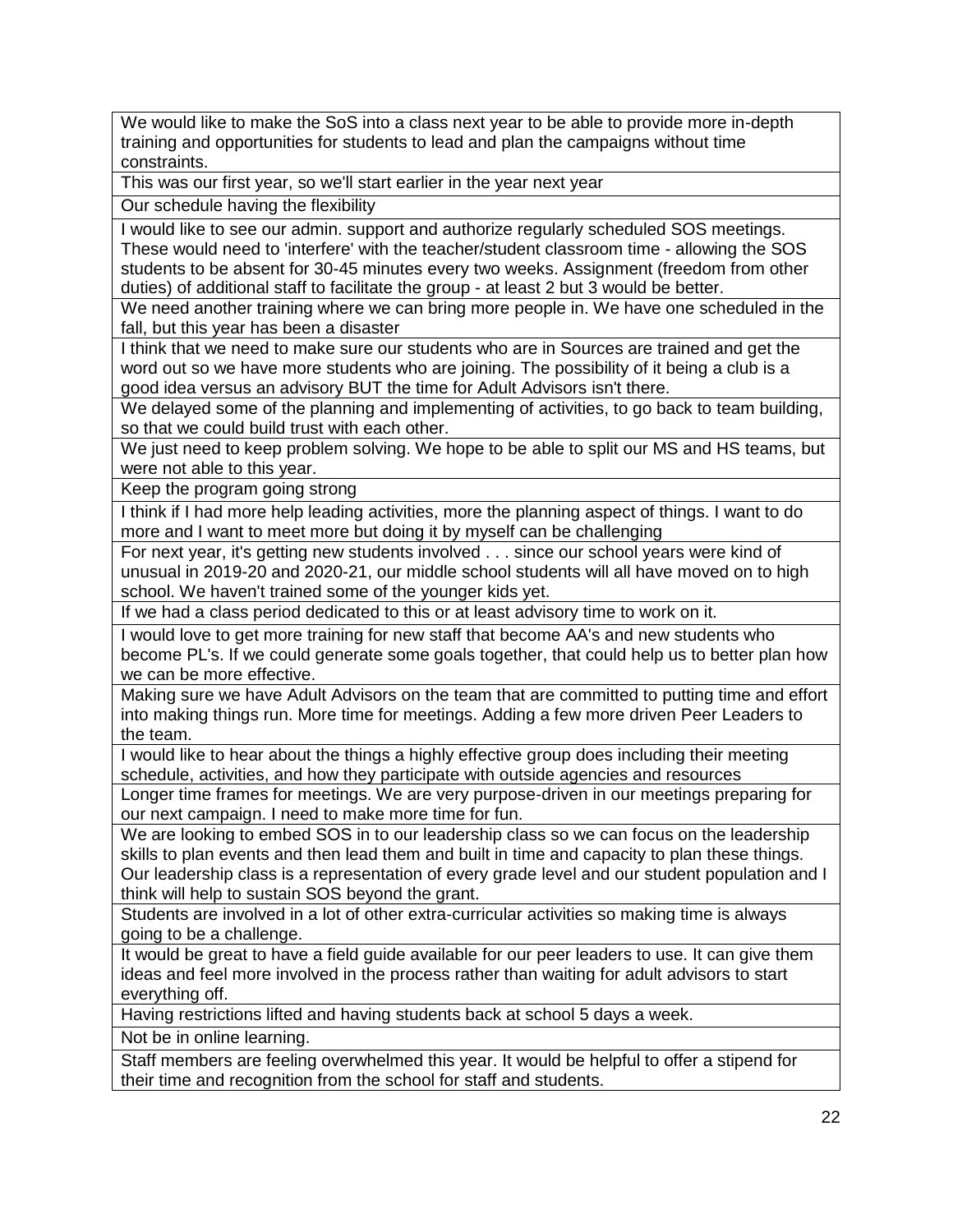Having an advisory period where we would not be stealing class time for meetings

I would say looking at the possibility of a placing the peer leaders in the same 20 minute Advisory class every day. If not, then meeting for two 20 minute advisory meetings per week would really help.

More time set aside to plan.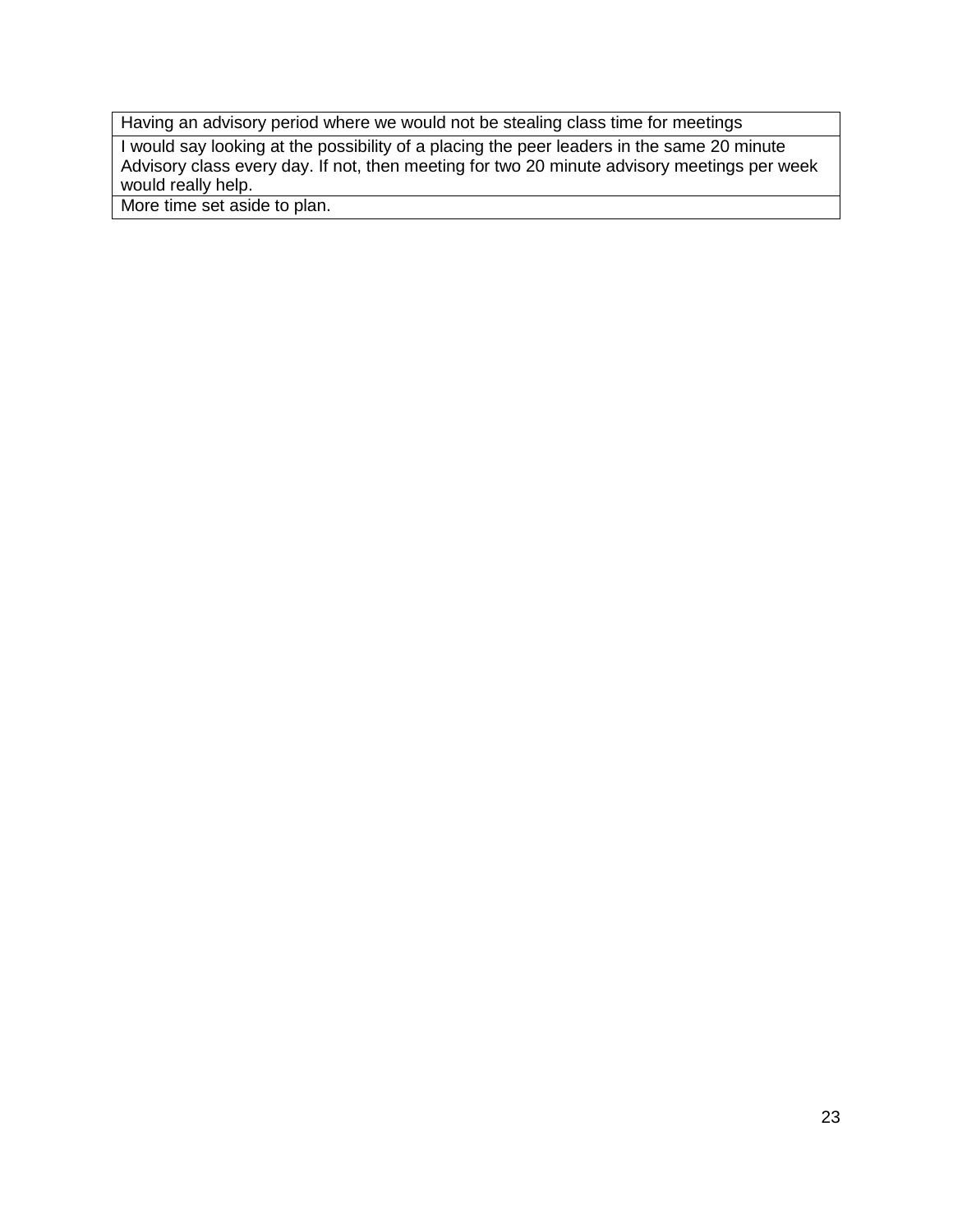# **Appendix D: Open-Ended Responses to Sources Schools Team Status Report #10**

#### *Question #10: Please describe some positive changes resulting from the Sources of Strength implementation at your school. (separate changes by semicolon)*

Attitudes and morale improved

I think celebrating May Mental Health Month was really positive. Lots of students were wearing their green "breakthestigma" bracelets and participated on wear green day. I noticed as we returned from virtual learning and the spring approached, more and more students wanted to participate in the meetings.

identifying sources, identifying trusted adults, ideas on how to cope, increased laughter and fun

Peer Leaders created new friends; they learned positive ways to help others

Less bullying; more kindness; more awareness of individual needs; reaching out to Freshmen; celebrating kindness

Students are more aware of suicide resources available in the school and how to report concerns to trusted adults; staff are also more aware of the suicide protocol and procedure.

students from across different grade bands are getting to know one another; specific students in Sources are taking on youth leadership roles; some students have opened up about their struggles thereby normalizing the process

I have seen a group of students from all walks of life decide to make the school better and to try in any way they could. They were not worried about what people might think and they were more aware of what good things were going on in the building. They also tried to make people everywhere feel included.

Our students are excited to join and see what the group is up to. We have about an hour time slot to meet and our group was excited at all they can accomplish during that time.

More Trust with Adults; Positive culture; Open conversations about mental health.

Sources of Strength activities help our students to connect with each other. This was especially needed after coming back from our last school year with early release due to the pandemic; unity; friendship; belonging

Awareness and students being involved. Student council joined Sources and we have a lot of great Adult Advisors who joined which has helped spread the word. Not sure.

Students had really good visions for improving the social and emotional atmosphere of the school; peer leaders actively engaged their peers.

More connections among students; students identified and connected with trusted adults; students had conversations around mental health

A greater connection/bond between students and peers and students and staff. Also, a shared 'language' and 'culture' in the school.

Creating an awareness of our strengths and the importance of connecting ourselves and those around us to support; building capacity within the peer leader team; I don't think we are as strong as I'd like to be at this point but am hoping to continue building our program!

Peer leaders were really busy with school adjustments so if was a hard 2 years to start this program. The peer leader were positive and did a great job with what they had to work with. I limited the meetings to only my 8th grader leaders who have been in the program since 6th grade (7 students). This was helpful in that we were able to be very focused as a group and worked well together. They have really developed as leaders and were able to to be much more involved in developing and leading the campaigns. Also, rather that trying to include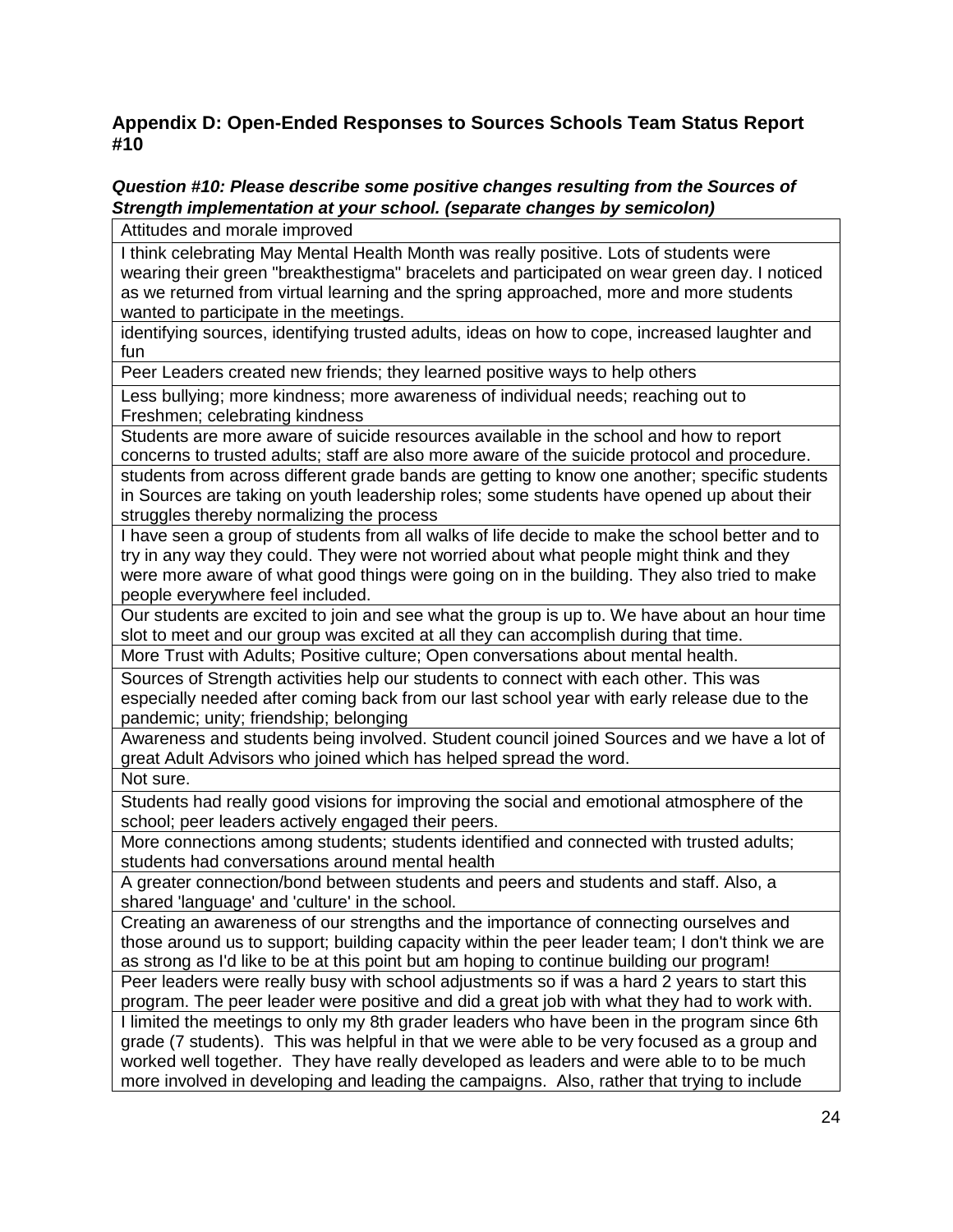other staff in the being adult leaders, I took sole responsibility in leading SOS this year. I know it is not ideal but everyone had so much on their plates, doing it this way made it manageable.

I think our students are more likely to come to one of the adult leaders if they have a concern about someone in their class; we tried to do a lot of our school activities in the morning during advisory and during lunch, so it gave our students something different to do during those times. Our paint balloon canvas was especially popular.

Student interest was way higher this year to be in the program itself and strong support in increasing our time we can meet.

Many of our 6th graders got to meet/ become friends with our 7th and 8th graders; more students became aware of Sources of Strength

We had more students report mental health concerns of friends which resulted in more assessments by school social worker

I have seen students reporting more to teachers about concerns they have had for friends. I have seen teachers reach out to students and take a more active role in being a trusted adult. I have seen teachers welcome and seek out our peer leaders presenting campaigns in their classes. I have seen students and teachers participating in our campaigns and showing support for each other.

We have students looking out for other students.

Trusted Adult

Students were able to identify trusted adults; students participated in lessons touching on each piece of the wheel; created a chain after kids identified their family support person; fostered an understanding of what SOS is and how students can identify their supports.

Handful of students involved are gaining a place to lead and have creative ownership.

We collected over 350 pairs of socks for donations to shelters, created SoS painted rocks for a positivity garden that will be continued into next year

I think that Sources can be a good outlet for a lot of our students but that we need more students who are motivated to get the work done and start projects.

Students are beginning to take pride in their school. They are more welcoming to new students. They had to work through some personal drama with each other to be better teammates. The students are actively involved in planning and implementing the activities and seem to have more confidence.

I believe we have reduced the stigma of talking about mental health, or students use the language of "positive friend" "trusted adult" "healthy activity" freely and as part of regular conversation, students seem to understand the importance of connecting other students to trusted adults with difficult situations

bringing different groups together, all working for the same goal

From the Peer Leaders, I have seen them step up and communicate clearly on concerns they see from friends or peers. Because of the training they have received, they are more likely to come to me or another trusted adult with concerns they witness while in school, but especially through social media.

Students have access to trusted adults; students are identifying coping skills that help them; students help each other and stop bullying; students feel comfortable at our school and feel cared about

Inclusion; Connection; Sense of Belonging; Adults became "safe:

Other students want to be a part of sos and look forward to being leaders

Last year: Better connections between students and staff, stronger peer relationships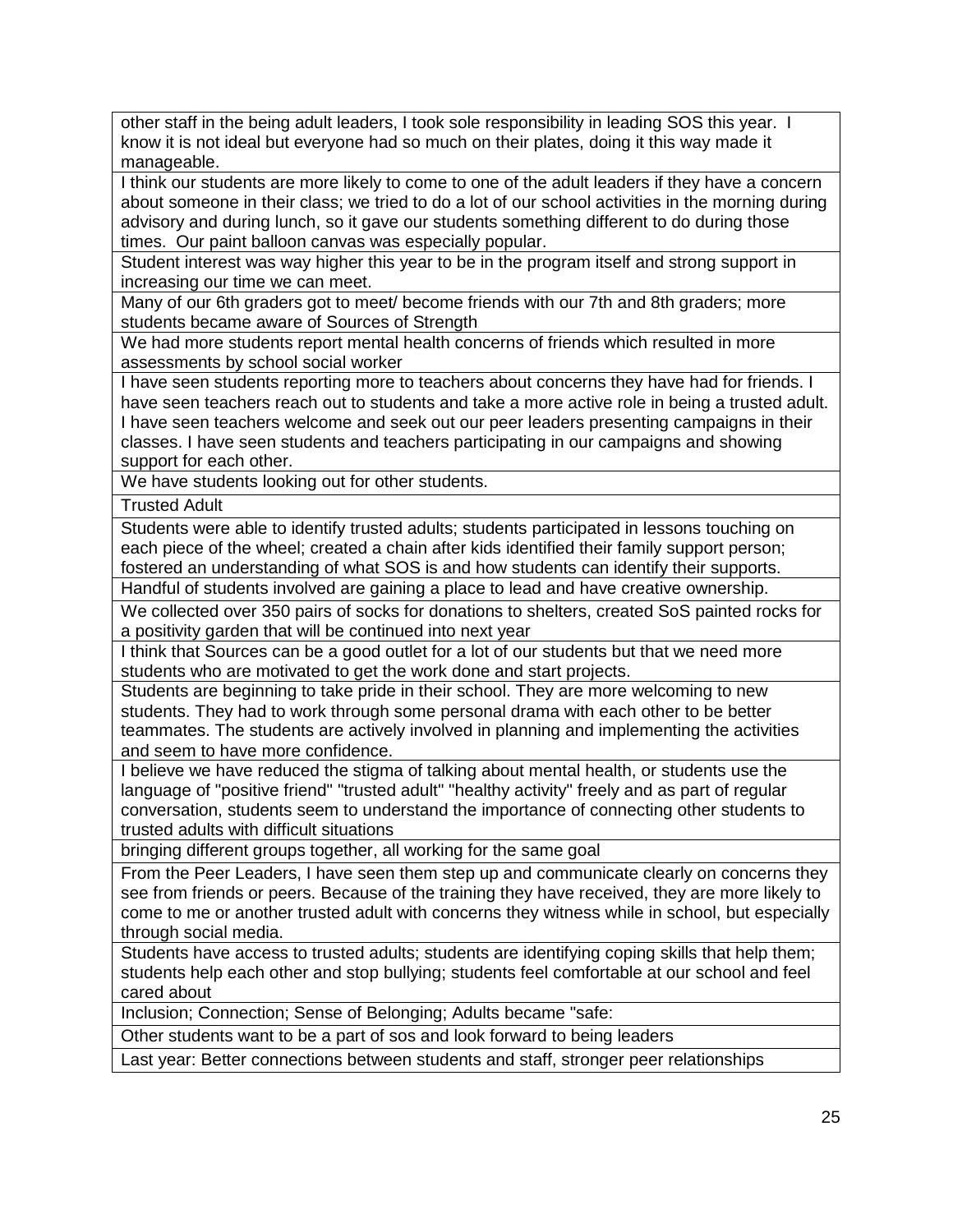Although this was a challenging year, we worked hard to try to remind kids how adaptable and strong they are; The three grade levels that make up our SOS teams worked together, problem solved, and created new and lasting friendships; SOS students who tend to follow, took opportunities to become leaders

For our "We Belong" campaign the students organized games and activities at lunch one day. We had a tug-of-war rope, parachute, bubbles, sidewalk chalk, etc. A teacher overheard a student say, "If school was always this fun I would be more motivated to do things."; teachers displayed "Trusted Adult" signs as well as a rainbow sign that say "Diverse, inclusive,

accepting, welcoming, safe space for everyone." Several students commented on how they were happy we had these signs to make everyone feel like they belong; I also think it was a very positive experience for students chosen as peer leaders and we were able to see them step up, get involved, and feel like they had a purpose

We had three school-wide campaigns that involved all students

More connections between peers; more open communication about difficult topics; leadership opportunities for diverse students.

Our student body really engaged in the activities we planned this year.

Students are recognizing that it is ok to have struggles, it is ok to feel sad, anxious, etc. That is why we look for sources of Strength to help us with our challenges. Students are referring friends to come talk to me.

It was nice to have everyone back in school. Students were really excited to be around their peers again. Many wrote down who their trusted adult was when the "Trusted Adult" campaign was implemented.

A school closet/pantry is in the works; schoolwide Kindness assembly; Community clean up activity

I think the peer leaders we've had over the last two years have bonded.

Positive Messages throughout school, getting the word out about Sources of Strength at middle schools.

Students felt involved with other students; Students supported for each other

Culture of reporting; use of common verbiage for coping w/ mental health concerns by using strengths; students have to go to program for resilience that all other mental/ emotional/ personal/ social health problems can be discussed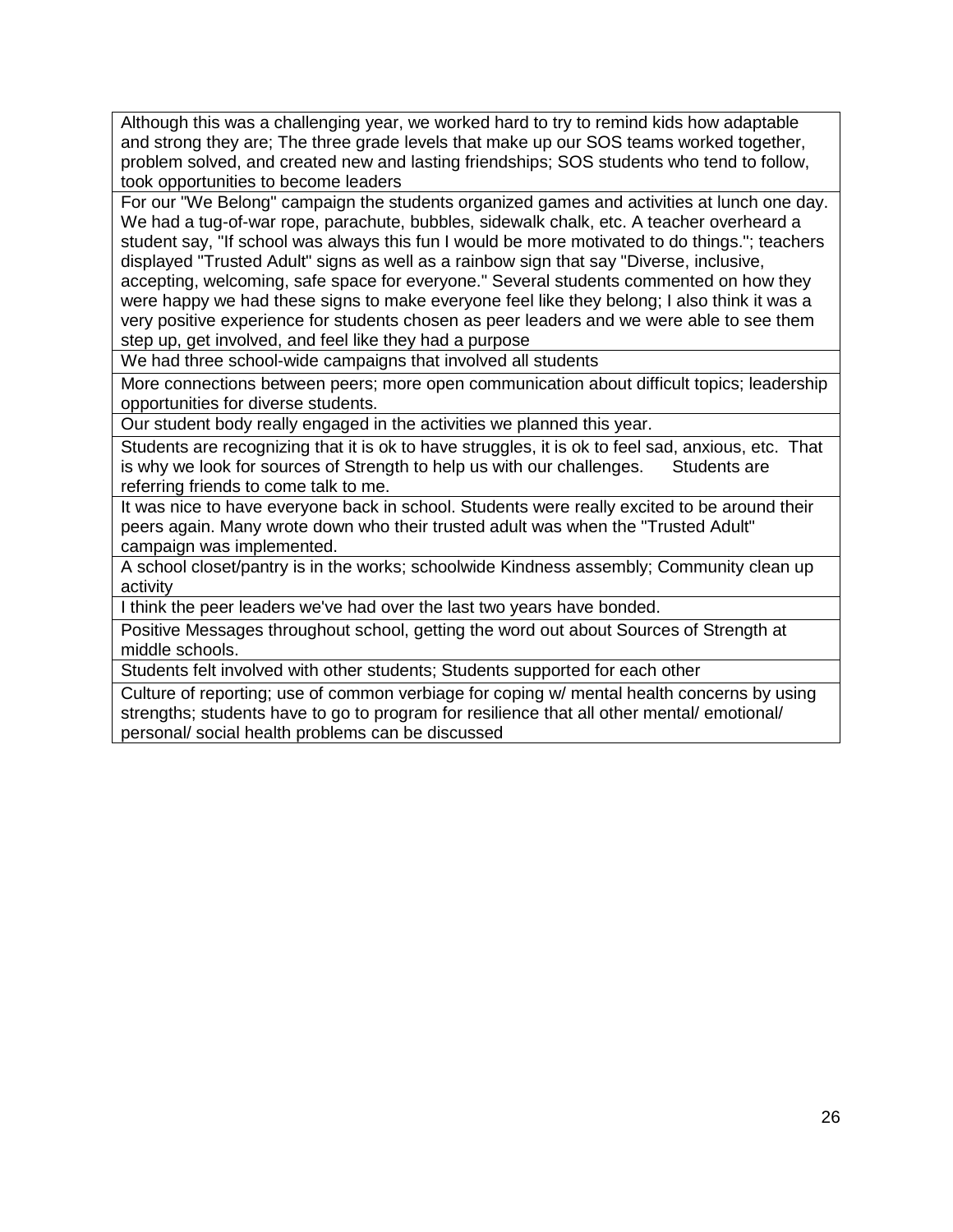# **Appendix E: Open-Ended Responses to Sources Schools Team Status Report #11**

#### *Question #11: This was a hard year for everyone. Please let us know what your Sources of Strength team might need from the Idaho Lives Project to be successful next year.*

In person visit-our high schoolers missed ILP staff

I would like us to have a Booster training in person. With such a weird year, I feel like our participation went down and our peer leaders were mostly under classmen. As they become upper classmen, I'd love them to have the opportunity for a full in person training.

A booster training would be helpful.

n/a

Your continued support!

Continued support with check ins from regional people is great. A fall in-person training would be very helpful. We experienced a lot of turnover in student participation from year one to year two and we have many peer leaders that have done no training.

Guidance on how to slowly transition the ownership to students

My kids would like more ideas on how to get participation from those not in the program.

We would love an in-person visit!

More ideas would be helpful.

In person trainings are always helpful and needed.

Training will be exciting and fun next year. This year training was our biggest challenge.

Not sure.

Cannot think of anything at this time.

A better plan on how to meet and develop stronger connections amongst Peer Leaders. Having some students online and some students in person, made it hard for all Peer Leaders to develop relationships.

More specific examples of how to implement the campaigns listed here

(https://sourcesofstrength.org/peer-leaders/resources/) online/in the virtual world.

We are looking forward to an in-person peer leader training early next school year from you all! I have appreciated the communication and support from our regional coordinator, Jeni Griffin! Next year, Tami Saunders will be the school counselor at the junior high and will be replacing me. She is a school counselor at the high school but will also need and want to participate in the peer leader training at the beginning of next year. I'm hoping to be involved in the transition as well.

Nothing at this time

We did not hold a peer leader training this year and did not recruit new students. Next year, we may need help facilitating the training. I think we will be able to recruit students but I would like support with training them, if possible.

Better received by our middle school students than high school; need to do a better job with that next year; hard to find enough time to do activities-calendar is always jam packed it seems.

We do not necessarily need anything from you... it would be needing to arrange more time within our school to be successful

I can't think of anything right now.

Hopefully we can do the training in person next year. The online training was too long for our students and I ended up losing students due to complaints over not feeling excited after the training.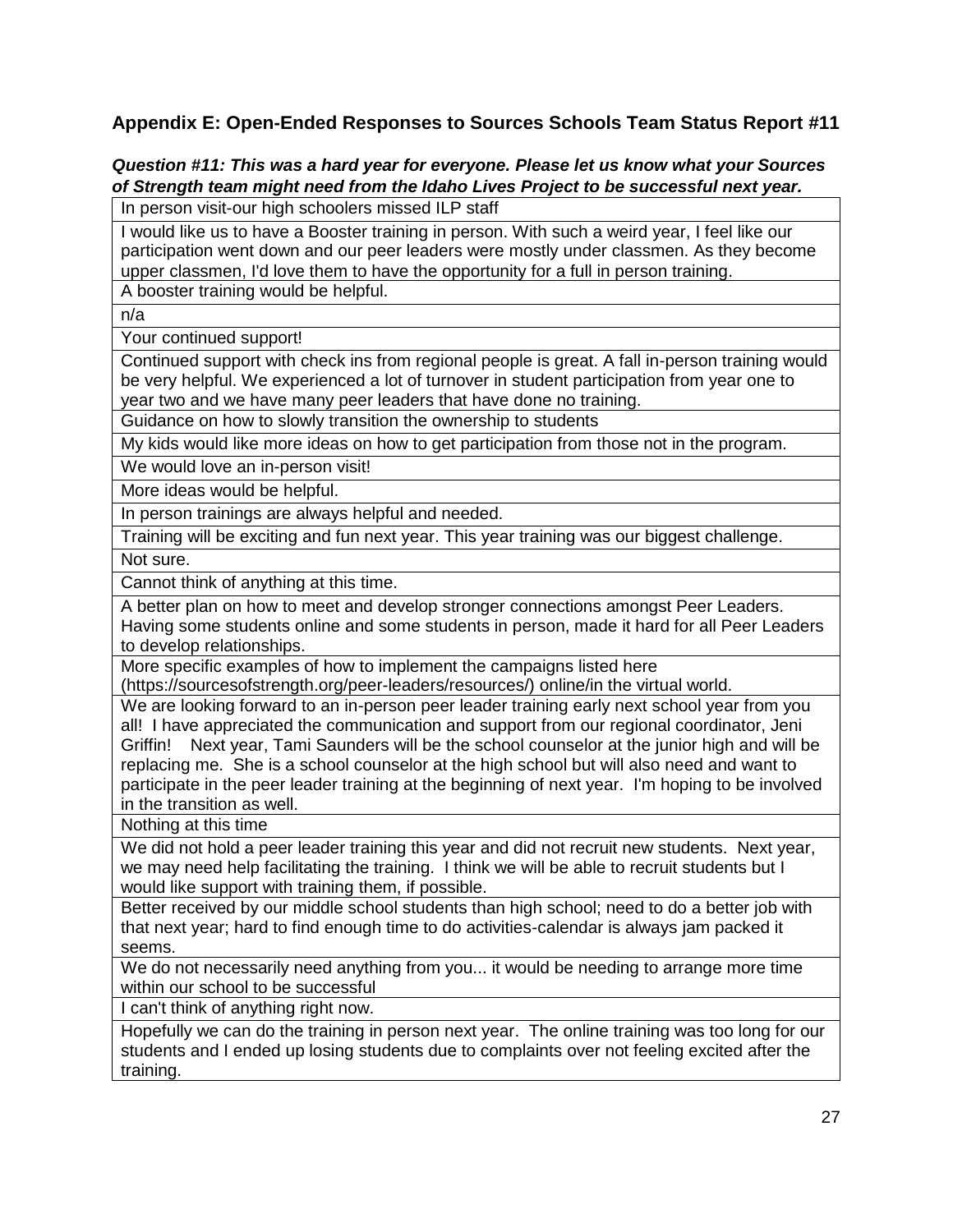We could use more training with both the Adult Advisors and Peer Leaders. We would like to make some changes as to how we implement the program at our school.

In person training?

activities to help students to connect even when in isolation

NA

We continue to struggle with adult leadership and school support in the form of time to meet and pull students from scheduled classes; students have multiple conflicts in availability making it nearly impossible to meet as complete team; staff not able to participate, meet and plan due to other duties.

Training for new peer leaders. I have lost almost all of the leaders from last year.

I think that having a full in person training would be very helpful. Having a half in person half online for students made it very difficult.

I think that we are in a good place to bring new kids into the program.

I can't think of anything, we just hope that covid restrictions are not needed as much and we can be more interactive with activities. Also see question #4, my answer to "Other" is the accurate choice, but the form made me select another option.

This is a new program for us, so any updates and information is appreciated.

I would love to have even more 1/2 day or all day trainings with our AA's and PL's. It was so successful and they really learned so much.

It would be great for us to have a new training. This year, our last group of fully-trained peer leaders will be graduating from our school. We can do a training, but if it's possible to have help, we would love to have a full day of training!

We just had a difficult time getting our peer leaders to meetings because of missed class time. We do not have an advisory for them to attend.

Just a kick in the pants to get rolling! Honestly, a monthly reminder or suggestion would be so helpful as time is flying so fast for me!

We might have you come and host some team building activities if possible. Again, kind of a restart.

As our 8th graders leave and we have some big staff changes, I think it would be very beneficial to have another fall training- for the vets and something to include new students who are part of the team and new staff members.

I think the Idaho Lives Project gave us all the tools we need. In order to have success next year our main goal will be to find more time to meet together.

I would like an increased amount of information about anxiety and ways to deal with it.

An in-person reboot training. If doesn't have to be all day. Even just 2-3 hours. It would help us get back on track.

Nothing in particular. We are discussing a change to our structure to have more time and planning with our students.

I am not sure. I have been really grateful for this program. Our students are excited for meetings, and several give up extra lunch recesses to complete projects relating to Sources of Strength.

We had a good year. Everyone was excited to experience normalcy.

I am unsure of what we may need for next year

I don't know that there is anything you can do. It was most difficult being in a hybrid situation where students were only here for 2 days a week. Their time at school was precious and could not be interrupted. Now that students are back 4 days a week the stress is less and I'm much more able to visit with students.

Training for our adult advisors